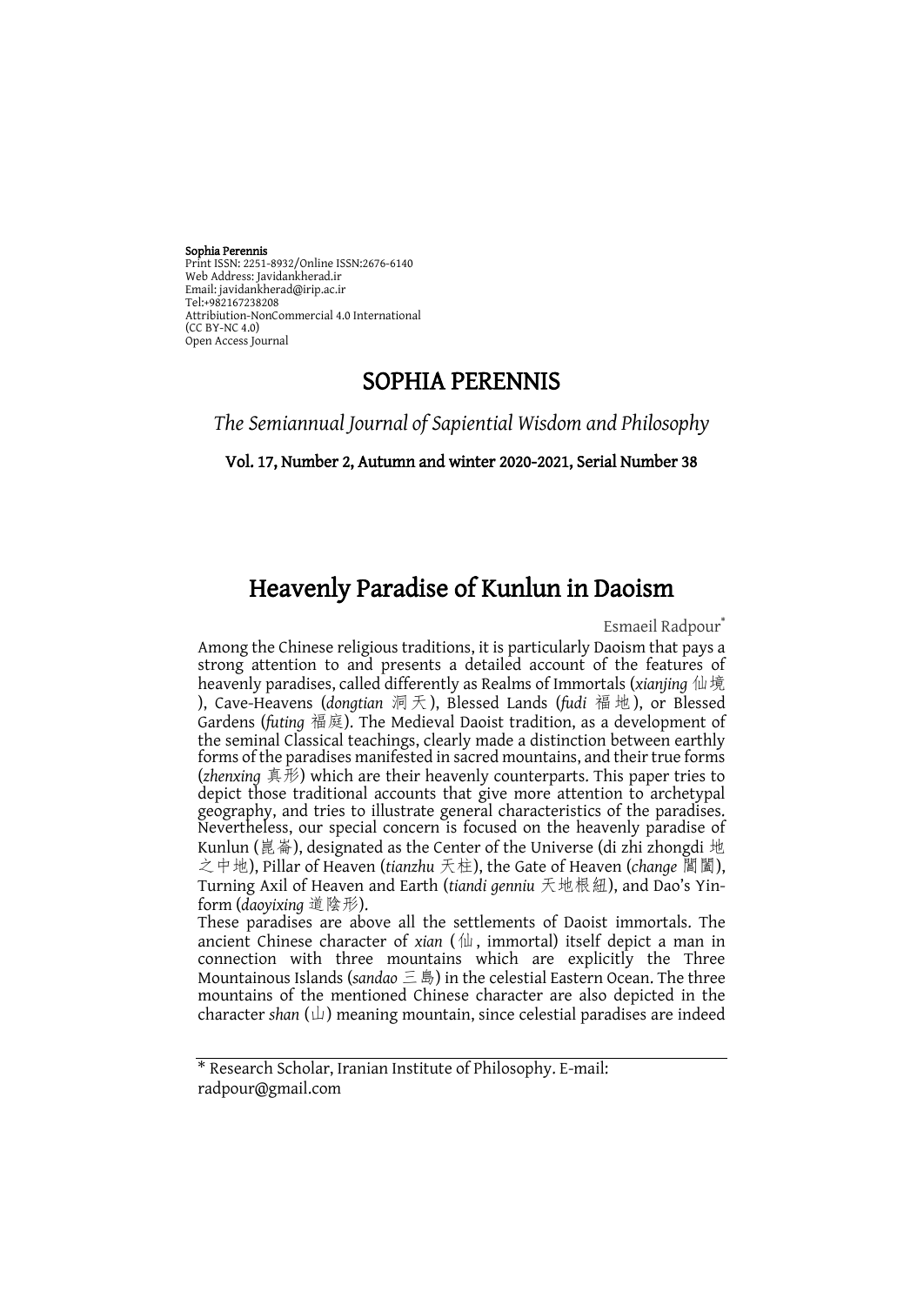regarded as archetypes of the mountains on Earth. Mountain is the most important axial symbol in connection with the heavenly paradises, making them spiritual centers of the world, at least in a relative sense, and the places where Heaven and Earth meet each other. Mountains show also hierarchy of levels of the existence. Possessing a hierarchical order is a general feature of these paradises, considered whether in their totality or a particular paradise alone, such as Kunlun having three levels of Cold-wind Garden, Hanged Garden, and the place of Great Lord (*taidi* 太帝).

In spite of all of the images borrowed from terrestrial order, the traditional Daoist texts never forget to insist upon the celestial nature of the paradises to which those images symbolically are referred. In the midst of these symbols, water always plays an important role. Both the abundance of lifegiving waters in Kunlun—Yellow Waters (*huangshui* 黃水) or the Elixir Water (*danshui* 丹 水 ) coiling around the mountain in three layers—and the celestial covering ocean itself at the northwest of which the paradise is placed, in relation to the terrestrial order, have the corresponding function in the subtle state that the state of Water-veiled Immersion (*hunlun* 混淪; as a designation of the metaphysical One or the Being) has in relation to the whole universe, that is, their being principal in relation to the successive orders of manifestation. At the same time, the Turquoise Lake (*yaochi* 瑤池) in Kunlun, under supervision of a great deity called Golden Mother (*jinmu* 金 母 ) or Queen Mother of the West (*xiwangmu* 西 王 母 ), significantly represents a water of making immortals and not that of creation of beings. Many deities, immortals, sages and emperors in different eras like Yu the Great (*dayu* 大禹), Yellow Emperor (*huangdi* 黃帝), Shun (舜), Mu of Zhou (*zhoumuwang* 周穆王), Wu of Han (*hanwudi* 漢武帝) and many others have mystically travelled to Kunlun in order to be instructed in Daoist gnosis and blessed with immortality and heavenly mandate (*tianming* 天命) at the hand of Queen Mother of the West. This blessing is differently symbolized in, participating in conversation with Queen Mother, drinking life-giving waters or consuming the famous Peaches of Immortality (*xiantao* 仙桃) which are the essence of Heaven and Earth absorbed and cultivated in the Trees of No-Death (*busi shu* 不死樹), so that, the consumer can instantly position himself in the center of the cosmos and achieve the state of being a true son of Heaven and Earth, round, soft, and flexible outside, angular, strong, and firm inside, just like the fruit.

Between the numerical symbols, it is number nine (or a multiplication of it, like 36 or 72) that is always present when there is a discussion of celestial lands. This number, cognate with geometrical symbol of circle according to the Chinese cosmology, represents Heaven, the pure Yang, as in contrast, number six is a symbol of Earth, the pure Yin. This is why forms borrowed from the terrestrial order are imaged in their perfect state. The trees are extraordinarily tall; the lights are radiated not from the forms or incarnations of the sun or moon, but from the source of their subtle substance (*jinggen* 精根); plants grow there, not the ordinary ones, but the spiritual plants (*shencao* 神草) and jade fungi (*yuzhi* 玉芝); and the shape of even angular things tends to be circular and curved. Getting far from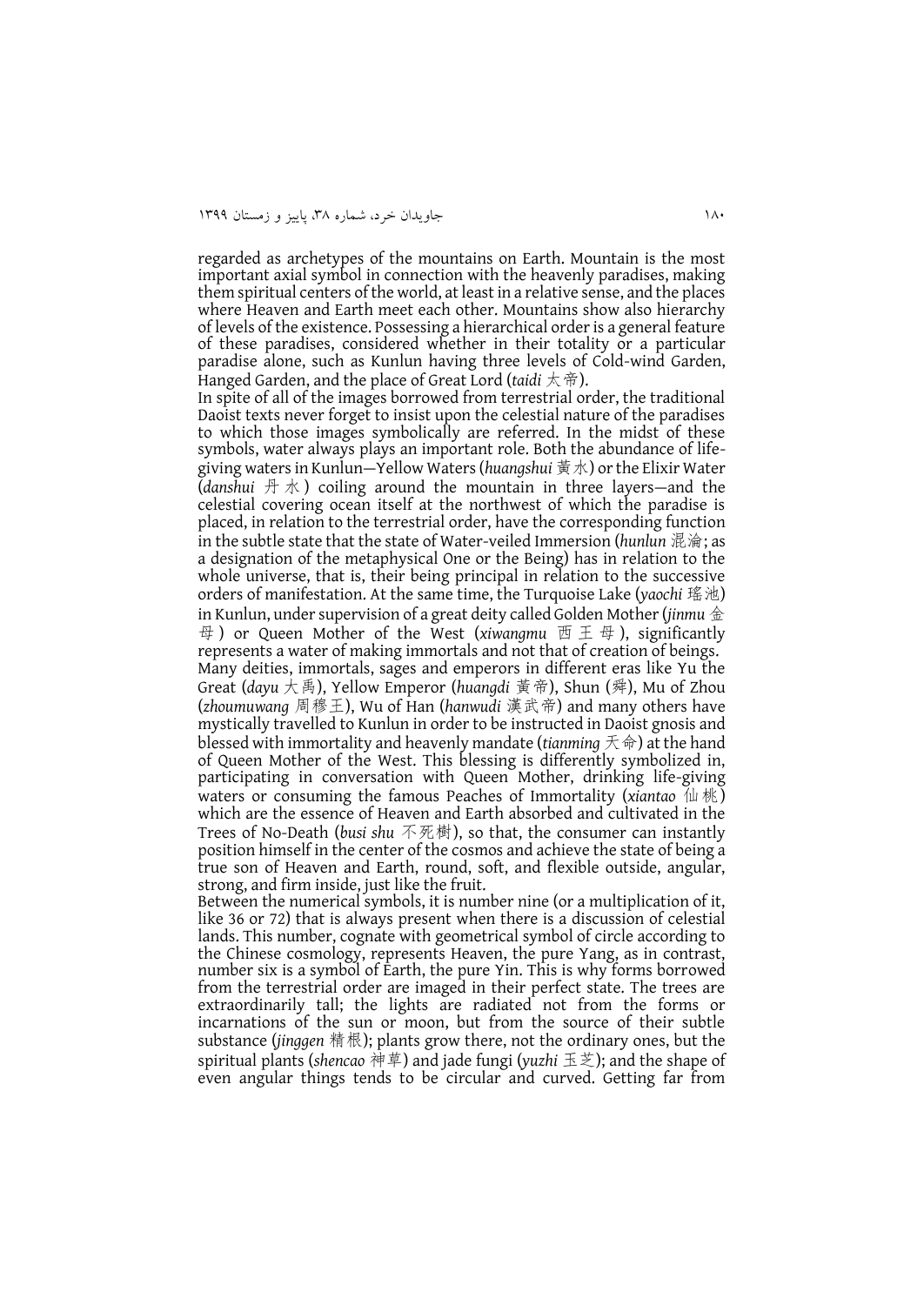terrestriality is the first concept that comes to mind represented in all these images.

Along with angelology, the study of heavenly paradises is an inseparable part of the Daoist teachings, which has not yet found its major place in the current studies of the tradition. A cause of that can be division of Daoism to non-existent traditions fancifully named as philosophical, religious, martial, mystical, magical, etc. Without study of the Daoist celestial lands, one cannot gain a whole, non-subjectivist image of the tradition.

#### References

- Ge Hong 葛洪. *Shenxian Zhuan* 神仙傳 (*Siku Quanshu*).
- *Hainei shizhou ji* 海內十洲記(*Zhengtong daozang*, Dongxuan: Jizhuan).
- *Hanshu* 漢書. Web Access (08/29/2019): ctext.org/han-shu
- Hao Yihang 郝懿行. *Shanhai jing jianshu* 山海經箋疏. Web Access (08/29/2019): ctext.org/wiki.pl?if=gb&res=247611
- *Huainan Zi* 淮南子 (*Zhengtong daozang*, Dongshen: Benwen).
- *Jindan fu* 金丹賦 (*Zhengtong daozang*, Dongzhen: Fangfa).
- Li Bai 李白. *Li taibai quanji* 李太白全集. Web Access (09/09/2019): ctext.org/wiki.pl?if=en&res=767202
- *Liezi* 列子 (*Zhengtong daozang*, Dongshen: Benwen).
- Liu Dabin 劉大彬. *Maoshan zhi* 茅山誌 (*Zhengtong daozang*, Dongzhen: Jizhuan).
- *Shanhai jing* 山海經. Web Access (08/29/2019): ctext.org/shan-haijing
- *Siku Quanshu* 四庫全書 . Web Access (09/09/2019): www.wdl.org/en/item/3020/
- *Taishang dongxuan lingbao tiandi yundu ziran miaojing* 太上洞玄靈寶 天地運度自然妙經 (*Zhengtong daozang*, Dongxuan: Benwen).
- *Wuyue zhenxin* 五嶽真形. In *Lingbao wuliang duren shangjing dafa* 靈 寶無量度人上經大法, Scroll 21 (*Zhengtong daozang*, Dongzhen: Fangfa).
- *Yunji qiqian* 雲笈七簽 (*Zhengtong daozang*, Taixuan).
- Zhang Yi, *Zhang yi zhu hanshu* 張揖注漢書. Web Access (08/29/2019): chineseclassic.com/content/1504
- *Zhengtong daozang* 正統道藏. Taipei: Yiwen, 1962.
- *Ziyang zhenren neizhuan* 紫 陽 真 人 內 傳 (*Zhengtong daozang*, Dongzhen: Jizhuan).

#### English Sources:

- Bernard, Elizabeth, Moon, Beverly (Eds.) (2000). *Goddesses Who Rule*, New York, US, Oxford Universty Press.
- Guenon, Rene (1995). *Fundamental Symbols: The Universal Language of Sacred Science*, Ed. by Michel Valsan, Eng. Tr. By Alvin Moore, Cambridge, UK, Quinta Essentia, 1st French Ed.1962.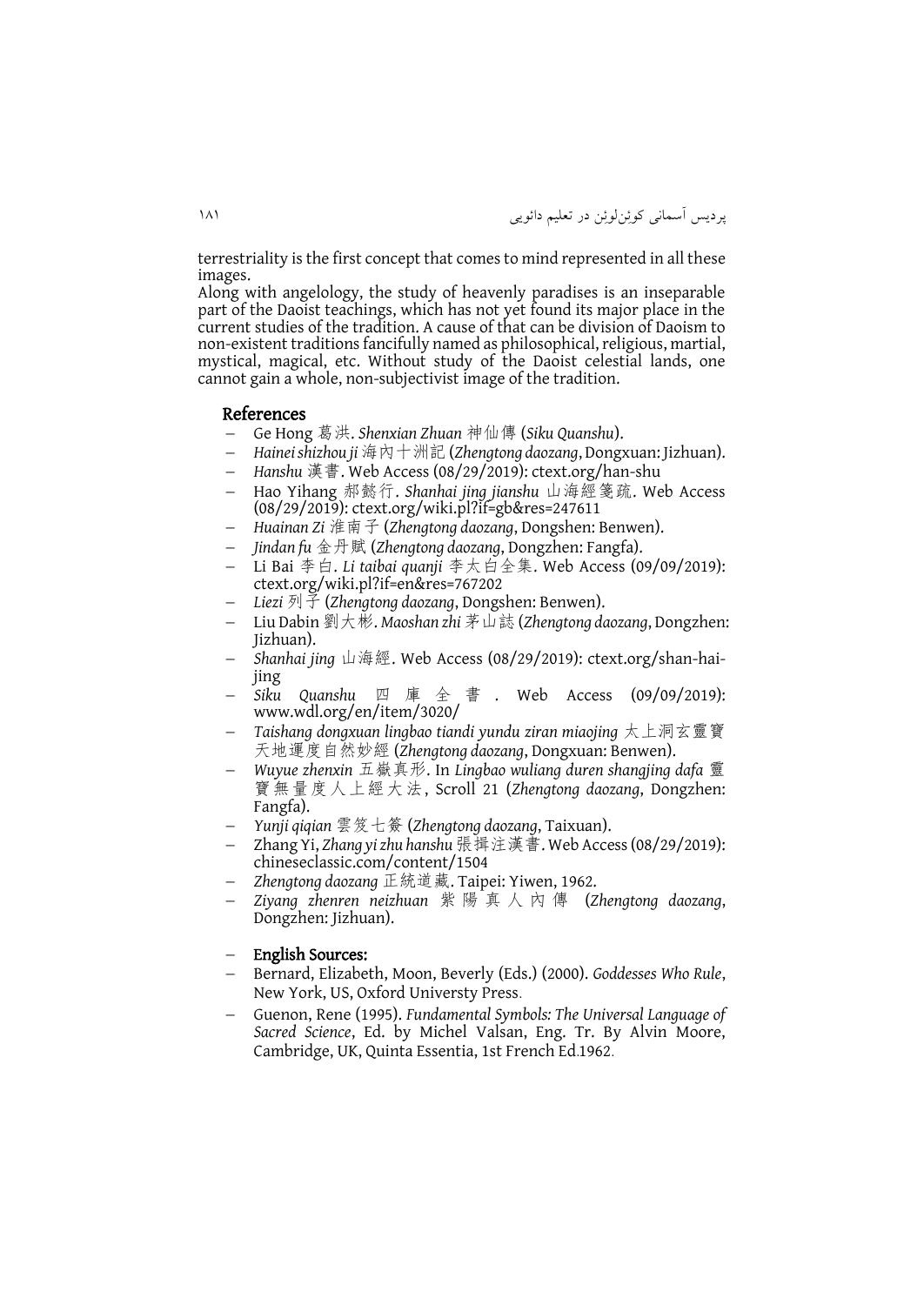- Guenon, Rene (2004). *Perspectives on Initiation*, Eng. Tr. By Henry D. Fohr, New York, US, Sophia Perennis, 1st French Ed. 1946.
- Guenon, Rene (2004). *The Multiple States of the Being*, Eng. Tr. by Henry D. Fohr, New York, US, Sophia Perennis, 1st French Ed. 1932.
- Guenon, Rene (2003). *Traditional Forms and Cosmic Cycles*, Eng. Tr. by Henry D. Fohr, New York, US, Sophia Perennis, 2003, 1st French Ed. 1970.
- Pirazzoli-t'Serstevens, Michèle (2009). "Death and the Dead: Practices and Images in the Qin and Han", *Early Chinese Religion*, *Part One: Shang Through Han (1250 BC-220 AD)*, Edited by John Lagerwey and Marc Kalinowski, Leiden & Boston, Brill, pp. 949-1025.
- Raz, Gil (2010). "Daoist Sacred Geography", *Early Chinese Religion, Part Two: The Period of Division (220–589 AD)*, Ed. by John Lagerwey and Lü Pengzhi, Leiden & Boston: Brill, Vol. I, pp. 1399-1442.
- Persian Sources:
- Corbin, Henry (2017*). En Islam Iranien (Eslām dar sarzamīn-e Īrān)*, Translated by Rezā Kūhkan & Zaynab Pūdīne-Āqāyī, Tehran: Iranian Institute of Philosophy.
- Dūstkhāh, Jalīl (Translation) (2006). *Avesta: Oldest Iranian Hymns and Texts*. Tehran: Morvārīd Publication.
- Franbagh Dādagī (2005). *Iranian Bundahišn Vol. 1: Critical Edition*. Ed. by Fazlollāh Pākzād. Tehran: Center for the Great Islamic Encyclopedia.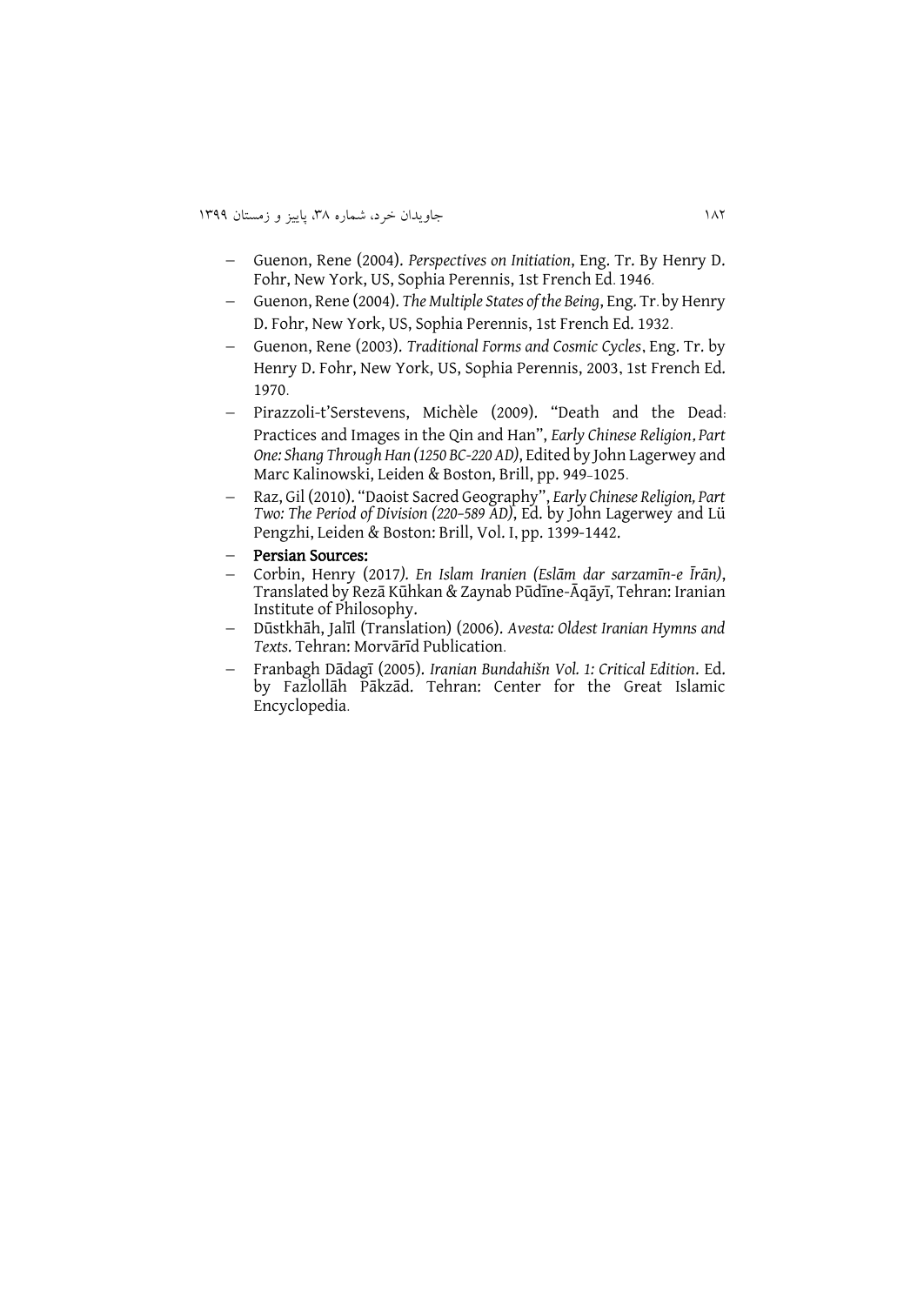**مجله علمی جاویدانخرد، شماره ،83 پاییز و زمستان ،9811 صفحات -971 202**

**پردیس آسمانی کوئِنلوئِن در تعلیم دائویی** \* **اسماعیل رادپور در میان سننن د ینی چین، خاصنهه تعل یم دائویی اسن که به پردیسهای**

**چکیده**

**آ سمان ی توجههی ویژه دارد و شرح ی مف صهل از او صاف آنها به د س**  داده است و به صواحت میان صورت زمینی و صورت ملکوتی (یا **صورت راست ین: جِنش ینگ( پردیسها تمایز نهاده اس . در این نوشتا ر، نگاهی میکنیم به آن دسننته از گزارشهای سننن تی که اهتمام ویژهای به جغرافیای مثالی دا شته ا س و خ صا یص عمومی پردیسهای ملکوتی را بررسننی میکنیم. لیکن تأک ی د ویژه بر مهمترینِ این پردیس ها یعنی کوئِنلوئِن اسنن که در تعلیم دائویی آن را در جه ِ تمثیلی غرب و در عینِ حال در مرکز عالم تصنویر میکنند. واپسنین بخش این نوشنتار به تحلیل معانی تمثیلی پردیسهای آسمان ی اختصاص یافته اس ، از جمله، تمثیل کوه که نمودار محور جهانی ا س و ن یز تمثیل آب که دال ا س بر شأن ملکوت ی این پردیسها به اعتبار آنکه مقدورات ظهور جسمان ی را در بردارند و به اعتبار قابلی تکوین منجیان عالم.**

**کلید واژه ها: پردیس آسننمانی، تعلیم دائویی، جغرافیای مثالی، حکم جغرافیا.**

> \* پژوهشگر مؤسسه حکمت و فلسفه ايران. رايانامه: [com.gmail@radpour](mailto:radpour@gmail.com) تاريخ دريافت: 0811/8/01 تاريخ پذيرش: 0811/1/7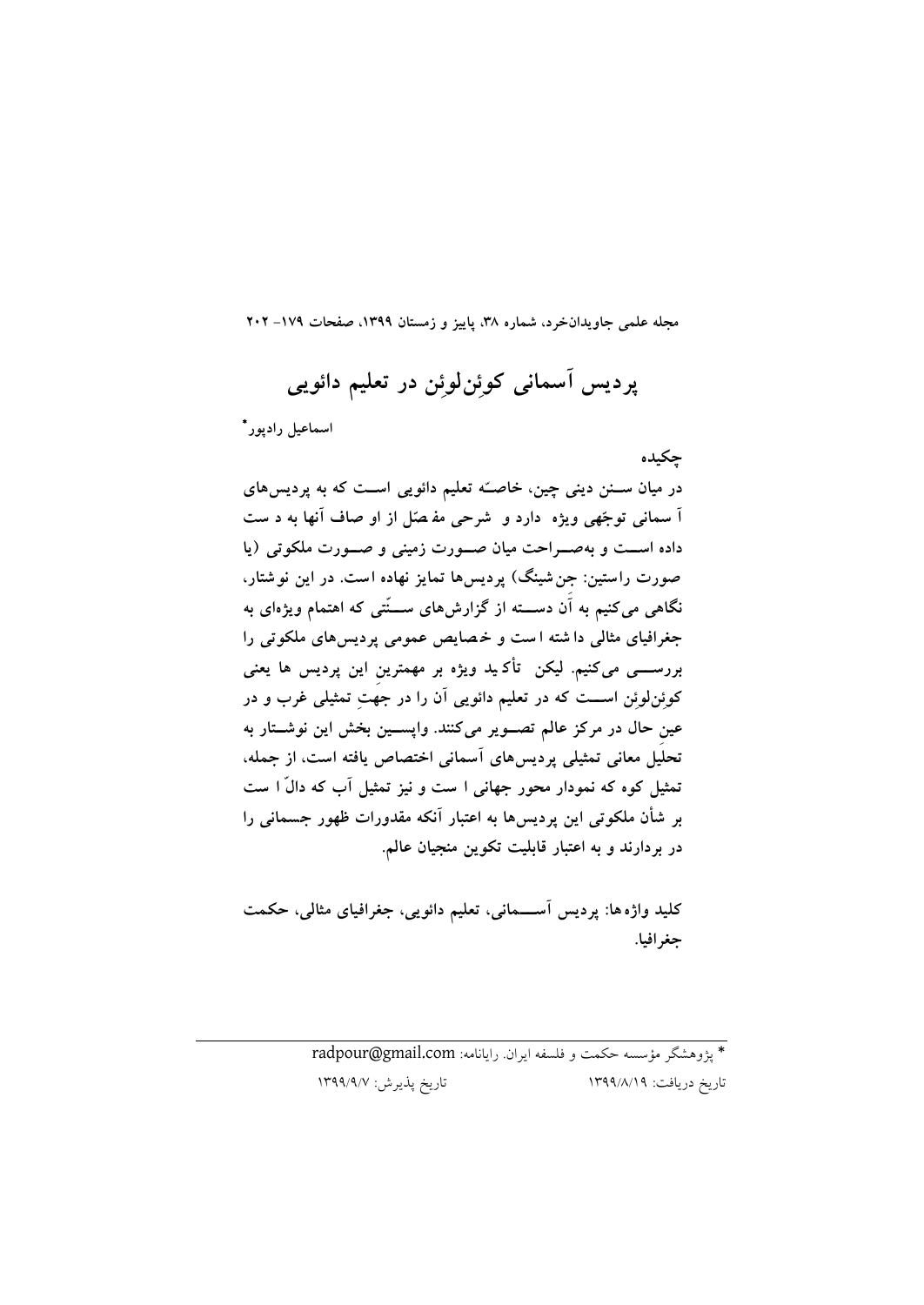در سنّت چینی، تعلیم دائويی خاصّه به پرديسهای آسمانی توجّه دارد که يا با عناوين کلّی تماشاگه جاوِدانان (شینجینگ 仙境)، آسمان غارگونه (دُنگتیِن 洞天)'، زمینهای متبرّک )فُودی 福地 )و باغهای متبرّک )فُوتینگ 福庭 )و يا به طور خاص با عنوان سه آبخوست کوهستانی و ده جزيره )شْیجَو ساندائو 十洲三島)، ده آسمان غارگونۀ بزرگ )شْی دادُنگتیِن 十大洞天)، سی و شش آسمان غارگونۀ کوچک )سانشْیلیو دُنگتیِن 三十六小洞天 )و هفتاد و دو زمین متبرّک )چیشْیئِر فُودی 七十二福地 )به آنها اشاره میکند. بعضی از آنها در آسمان قرار دارد و از قید صورت رهاست و بعضی ديگر در میان دريای ملکوت قرار دارد و واجد صورت لطیف است. اين پرديسها محلّ سکونت ايزدان و جاودانان دائويی و جايگاههای امنی است که سیل و جنگ و مرگ و بیماری بدان راه ندارد. در اين اقالیم مثالی، باغها و کوشکهايی زيبا هست که در آن گیاهان و قارچهای رازآمیز میرويد که به کار ساخت اکسیر حیات میآيد. همچنین، مطابق با صورت ملکوتی آنها، صورتهای زمینی در کوهستانهای مشهور چین وجود دارد. در حقیقت، اين صورتهای زمینی تجلّی و نمودار »صورت راستين» (جِنشينگ 真*形*) يعنی صور ملکوتی پرديسهای آسمانی است.<sup>۲</sup>

مفهوم جاودانگی در سنّت چینی پیوندی ناگسستنی با کوه (شان 山) دارد. نویسۀ شین ( الله)) که به معنای جاودان يا جاودانگی است، متشکل است از دو بن صوری، يکی 山 که همان کوه و کوهسار است و ديگری 人 به معنی انسان، به طوری که انسانی را در کوه نشان میدهد. البته کوهی که در اين نويسه حضور دارد، صورت زمینی کوه نیست، بلکه چنانکه در اين بخش خواهیم ديد، »صورت راستین« کوهستان است. نوشتارِ کهنِ 山« سه کوه« را در کنار يکديگر نشان میدهد که نمودار »سه آبخوست کوهستانی« در شرقِ ملکوت است. امّا به طور کلّی کوه نسبتی مشخّص با عروج به پرديسهای آسمانی دارد. خلوتگزينی در کوهها برای سالکان دائويی دريچۀ ورود به اين پرديسهای ملکوتی<sup>۲</sup> است. از سوی دیگر، این پردیسها همه در کوهها قرار دارند، چه زمان*ی* که مستقیماً از کوه سخن به میان میآيد، مانند پرديس کوهستانیِ کوئِنلوئِن که در ادامه به آن باز خواهیم گشت، و چه زمانی که سخن از جزيرهای در میان دريا يا پرديسی در میان ابرها معلّق در آسمان است. در همۀ اين موارد بنیاد پرديس را کوه تشکیل میدهد، کوههايی برافراشته در میان دريا يا در دل آسمان.

**مقدهمه**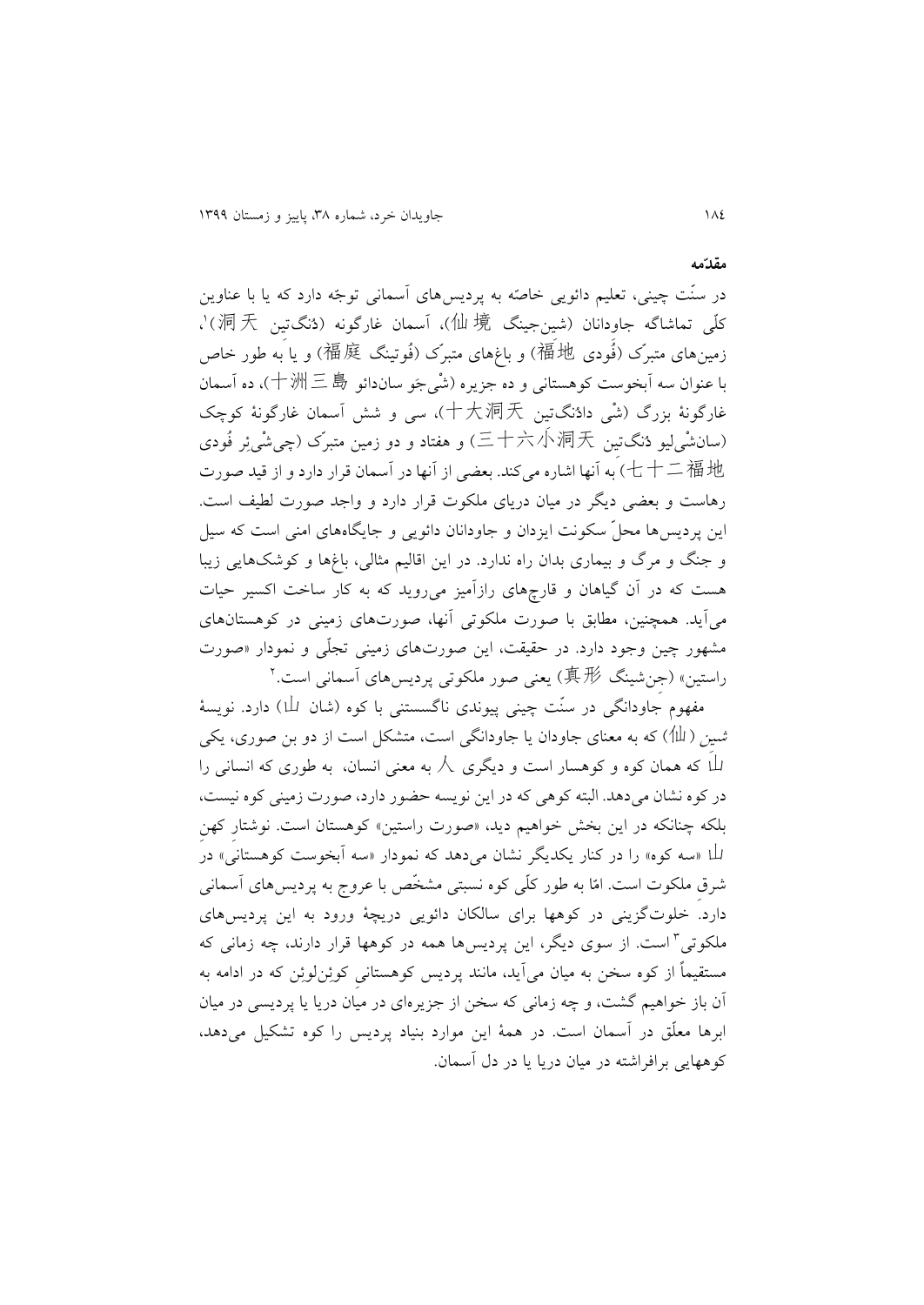### **خصایص عمومی پردیسها**

در سنّت دائويی طبقات مشخّصی از اين پرديسها به دست دادهاند. باالتر از همه »سه آبخوست کوهستانی و ده جزيره» و سپس «ده آسمان غارگونۀ بزرگ» و سپس «سی و شش آسمان غارگونۀ کوچک« و سپس »هفتاد و دو زمین متبرّک« قرار دارد. سه آبخوست کوهستانی و جزاير دهگانه در میان دريا تحت فرمانروايی ايزدان مقرّب )شِنمینگ 神明 ، لفظاً: انوار روحانی) است و سی و شش پرديس کوچک آسمانی تحت فروانی روايی جادانان است )شیِنژِن 仙人 )و هفتاد و دو زمین متبرّک تحکت فرمانروايی راستان )جِنژِن 真人 )است. در بخش »پرديسهای آسمانی و زمینی« کتاب هفت برگه از چنتۀ ا*بری (*يوينجي چيچين 雲笈七簽)فهرستي از نام همۀ اين پرديسها آمده که با ذکر اعدادی رمزی در مساحت آنها همراه است.

در اين پرديسها که آنها را با اتّخاذ تمثیلهايی از باغها، کاخها و عناصر طبیعی وصف کردهاند و بر جنبۀ ملکوتی آن تاکید ورزيدهاند، قارچها سربرمیآورند، لیکن قارچهای بِشمی (يوجْی 玉芝)، گیاهان میرویند لیکن گیاهان روحانی (شِننْسائو 神草) و آنچه در آسمان میتابد خورشید نیست، بلکه «بنیادِ جوهرِ لطیفِ خورشید» (ژیجینگ 1 جْی گِن 日精之根) است:

در درون آسمان بزرگ، زمینی هست که در آن سی و شش پرديس آسمانی قرار دارد و هشتمین آنها پردیس آسمانی کوهستان جوچِو (句曲) است.<sup>٦</sup> مساحت آن یکصد و پنجاه *لی*° و نام آن پرديسِ جينتان هوآيانگ (金壇華陽)^است. مکان اين پرديس از چهارسو محصور (سی گوُ 四 郭 )است با ديواری تماماً از سنگ ... در آنجا، در تاريکي روشنی و در شب نور هست و بنیاد جوهرِ لطیفِ آفتاب میتابد. هوای آنجا گويی از نوری است که (پرتوهای) آفتاب و ماهتاب را به هم آمیخته است.<sup>۹</sup> «روشنی در تاریکی» بر شب حکمفرماست و »جوهر آفتاب« بر روز. صُوَرِ اجسام در آنجا چون آفتاب و ماهتاب گِرد و دوّار است ٰ و در هوای رازآمیزش می پُرند ... نور آفتاب و ماهتابش از ]08[. <sup>00</sup> يکديگر سوا نیست و گیاه و درخت و آبش در میان همند و از يکديگر جدا نه« عنوان پرديس،ها (آسمان غارگونه) به محلّ آستانۀ ورود به اين سرزمينهای مثالی اشاره میکند. مراد از آسمان غارگونه در اشاره به پرديس طريقۀ ورود به روزنۀ تاريکی

و تُهیگی است که شخص را سوی آسمان سوق میدهد. بسیاری از متون دائويی، غار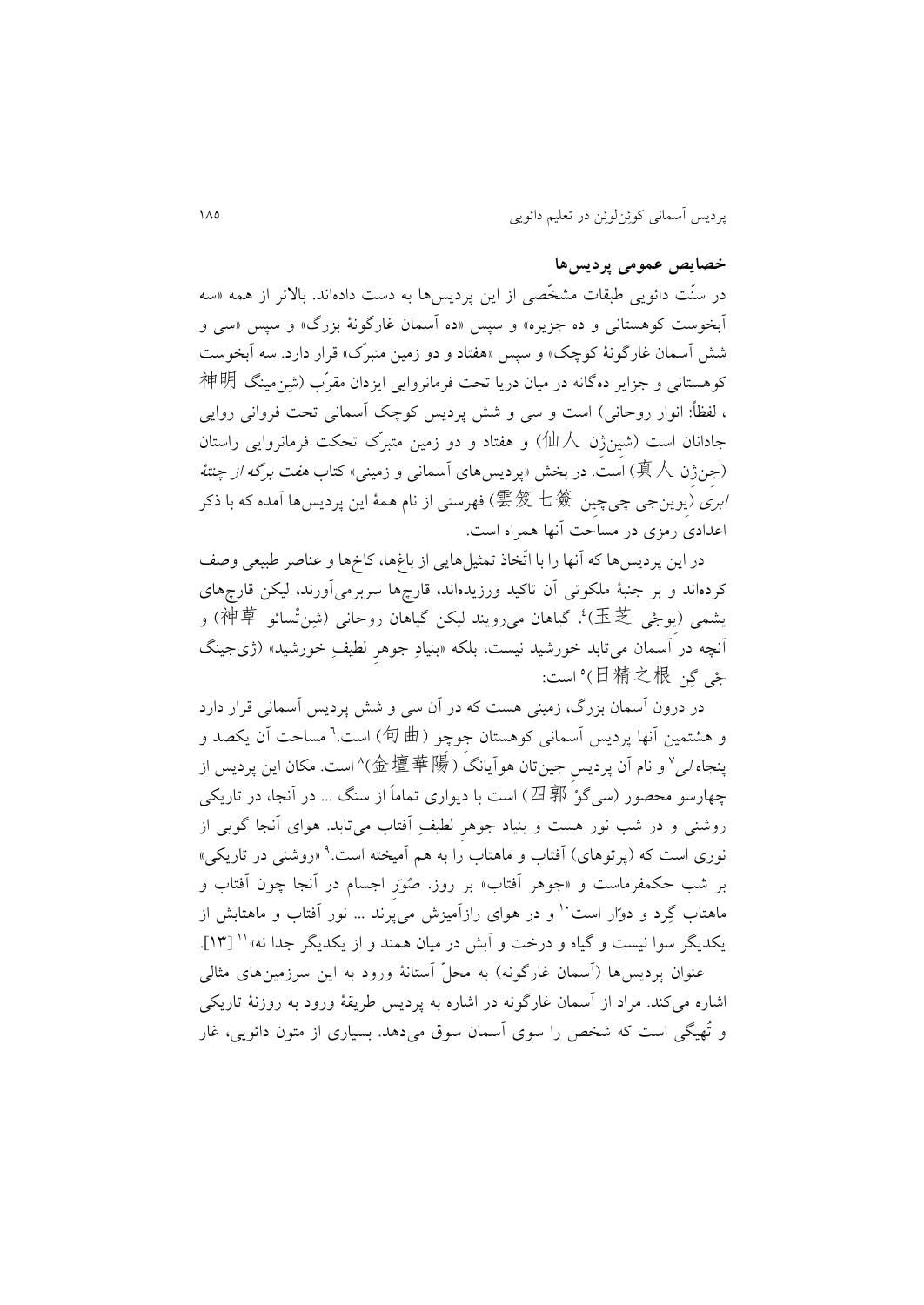)دُنگ( را تأويل کردهاند به اتّصال و اتّحاد )تُنگ 通)، چه با به جای آوردن اعمال سلوکی در غار سالک به سرزمینهای جاودانان اتّصال میيابد و به آنها وارد میشود.

در اينجا، گفتار خود را به پرديسهای ملکوتی (با رمز آبخوستهايی در میان دريا) محدود میکنیم و پس از نگاهی به پرديس »پِنگالی« در شرق به پرديس »کوئِنلوئِن« در غرب عالم مثال میپردازيم. همچنین، تاکید بیشتر بر کوئِنلوئِن خواهد بود که غیر از ویژگی مکمّلیت در نسبت با پنگلای،<sup>۱۲</sup> در سنّت دائویی اهمّیتی بسیار بدان دادهاند.

يکی از سه آبخوست کوهستانی )ساندائو 三島 )پِنگالی )蓬萊 )نام دارد به معنی سرزمین پر از گل يا گیاهان پِنگ و الی. پِنگ سلمک است و الی پیربهار يا تاج خروس يا نیلوفر پیچ. اين پرديس که رمزاً در شمال شرقی دريای ملکوت واقع است، کوهی است روان در میان دريا که عموماً با ذکر جاودانان هشتگانۀ مشهور دائويی )باشیِن 八仙 ) گره خورده است. اين هشت جاودانه هر کدام اوصاف مشخص دارد و با يکی از ابزارها )مانند شمشیر، نِی، کدوکشکولی، لوح يشمی و غیر آن(، يکی از سهخطّیهای يیجینگ، يکی از جهات اصلی و فرعی، و يکی از فصول سال به عالوۀ اعتدالین و انقالبین مطابق شده است. اين گروه هشتگانه از جاودانان با خويشکاریهای معیّن که در پِنگالی سکنی دارند، در ادوار مختلف مأموريتهای گوناگون میيابند و با ظهور در عالم جسمانی، دنیا را از خرابکاریهای ديوها نجات میدهند و صلح و آرامش را برای مردمان به ارمغان میآورند. همچنین، اینان در پایان زمان هنگامی که منجی عالم لی هُنگ (李弘) ظهور میکند، او را در نجاتبخشیِ عالم از شروری چون سیل و آتشسوزی و جنگهای بیشمار و شايد مهمّتر از همه ديوهای بیماریِ مُسری ياری میبخشند و حکومتِ صلحِ بزرگ )تایپینگ 太平 )را برقرار میسازند.

صورت راستین (جنشینگ) این پردیس در شرق عالم ملکوت واقع است، همچنانکه صورتهای زمینی آن در شرق چین يافت میشود. در اين پرديس کاسههايی هست همیشه پر برنج و جامهايی هست همیشه پُر شراب، هر قدر هم که از آنها بخورند و بنوشند. در آنجا خبری از مرگ و بیماری نیست و زمستان بدان راه ندارد. از دور اگر بدان بنگرند، همچون ابرهايی تودرتوی به نظر میآيد و چون بدان رسند، چنان است که گويی در زير آب باشد. کهنترين اشارات بدين پرديس در دفتر *ليه*ژ*زی (列子*) و *دفتر* کوهها و درياها )شانهآی جینگ 山海經 )آمده است: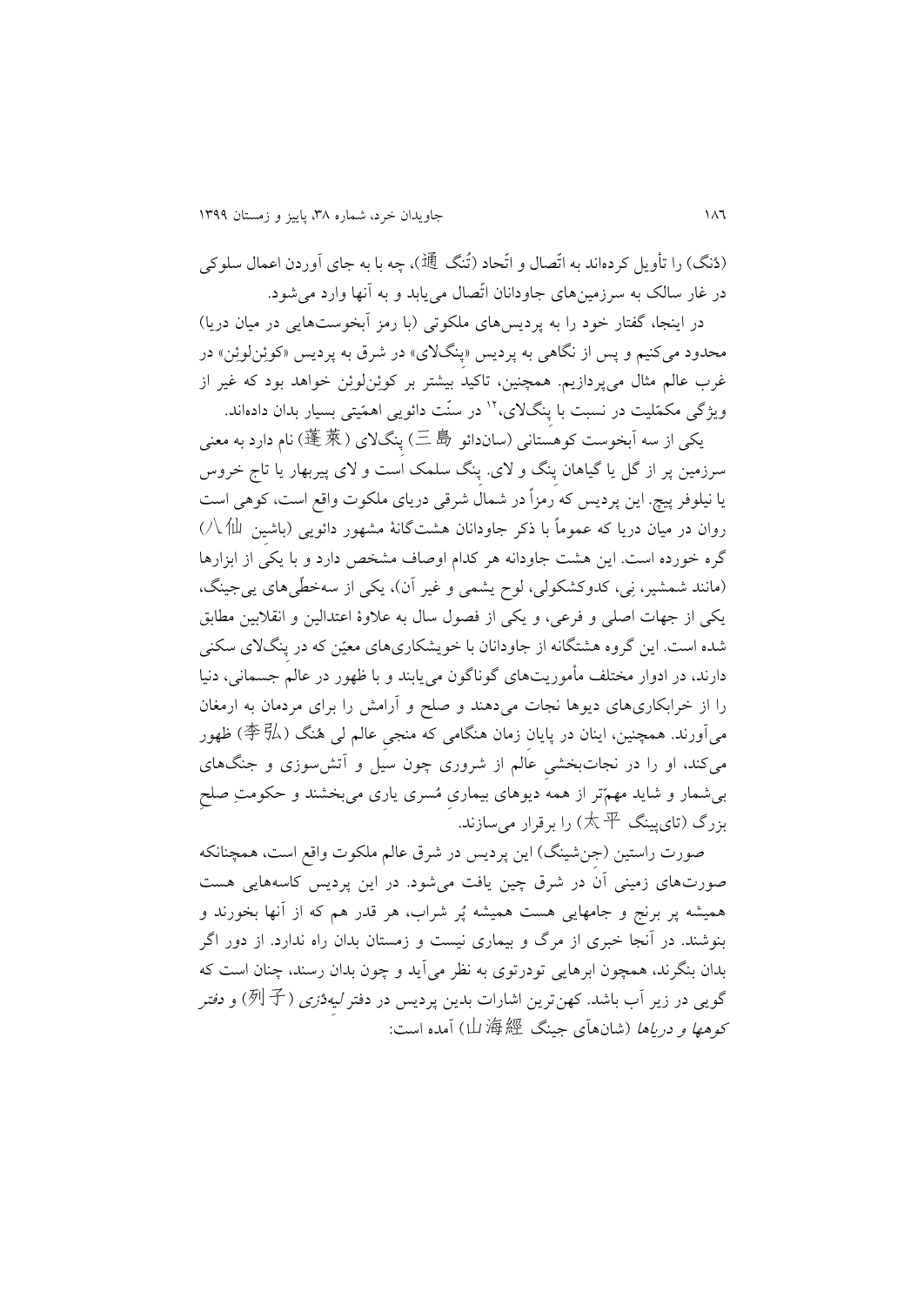کوهستان پِنگالی در میان درياست ... بر فراز آن کاخ جاودانان قرار دارد، کاخی که تماماً از طال و يشم ساخته شده است. پرندگان و چهارپايان اين آبخوست سپید و روشناند. منظرۀ آنجا همچون تکّه ابری است ... جاودانان بسیار در آنجا میزيند و آنجا مملو از (گیاهان) داروی بی مرگی است ... پِنگلای کوهستانی روحانی (شِنشان 神山) در میان درياست که دستیابی بدان برای کسی که به دائو تحقّق نیافته، محال است ]،1 صحیفۀ 7[.

## **پردیس آسمانی کوئِنلوئِن**

يکی از مهمترين پرديسهای آسمانی در سنّت چینی کوهستان کوئِنلوئِن است که رمزاً در شمالغربی عالم مثال قرار دارد و صورت زمینی آن رشته کوه کوئِنلوئِن )در جوار قراقروم<sup>۱۳</sup>، هندوکش و پامیر)، در میان مرزهای چین، تاجیکستان، افغانستان، پاکستان و هند واقع شده است که يکی از مهمترين رودخانههای چین، رودخانۀ زرد از آنجا  $\textrm{!t}$ نسرچشمه میگیرد. $^\textrm{!1}$  در عین حال، اوصافی چون «مرکز عالم» (دی جْی جُنگدی ط 中地)،« ستون آسمان« )تیِنجُو 天柱)،« دروازۀ آسمان« )چانگهِه 閶闔 )و »محور چرخش آسمان و زمین« )تیِندی گِننیو 天地之根紐 )نیز به اين پرديس دادهاند. لیکن توجّه میبايد کرد که هر پرديسِ آسمانی واجدِ شأنیتی از »مرکز عالم« بودن است و طرايق و مکاتب مختلف با تأکید ويژه بر يک پرديسِ آسمانیِ خاصّ آن را مرکز عالم يافتهاند.

امّا بیش از آنکه معنی نام اين پرديس مهم باشد، آوا و نیز شکل نوشتاری آن اهمیت دارد که يادآور تعبير دائويیِ هوئِنلوئِن به معنی «غرقهگاهِ محجوب» است و دلالت میکند بر هباءِ اولی (هوئِنژان يیچی 渾然一氣) يا مرتبۀ رَتق (جدايی،نايافتگی آسمان و زمین؛ تیِندی جْی وِی فِن 天地之未分). چنانکه خواهیم ديد، راز اين نامگذاری آن است که همچنانکه هباءِ اولی در بر دارندۀ جوهر ناب کلّ هستی است، کوئِنلوئِن مثالی نیز در بر دارندۀ جوهر نابِ ظهور کثیف است. آمده است که اين پرديس بلندترين کوهستان درياها را دارد و دارای وسعتی عظیم است با باغهای متعدد در سه طبقه که روشنروانان دائويی مطابق با استعداد و دستاورد خود به اين درجات نائل میشوند. جاودانان و ايزدان در اين پرديس که پر است از عجائب و غرائب، بر اژدهايان و دُرنايان در آسمان میپرند. شهرهای اين پرديس محصور در ديوارهای چنداليه با دروازههای متعدّد است. کاخهای باشکوه و ايوانهای بلند در کوئِنلوئِن وجود دارد. در متون، گاه از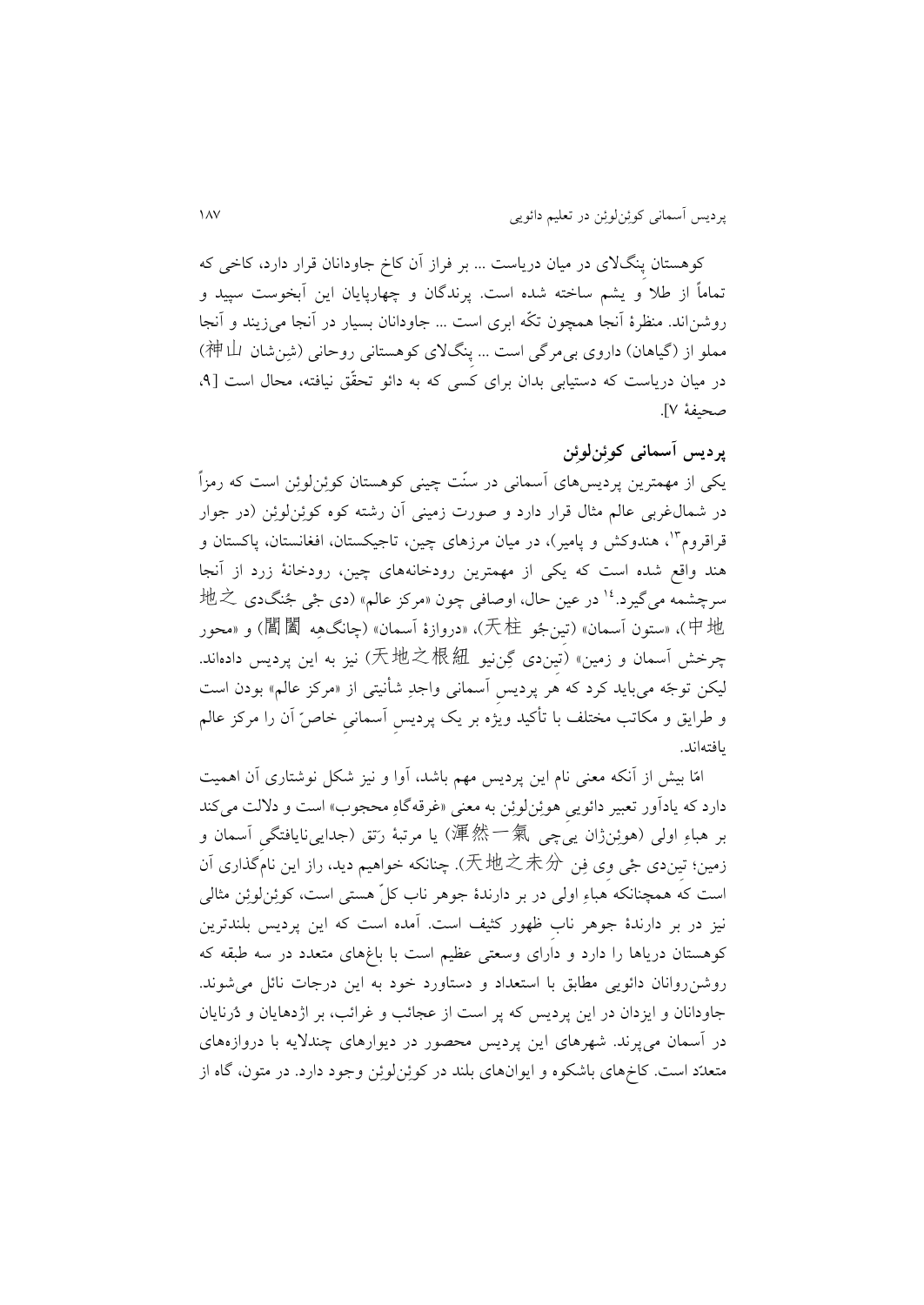دوازده برج يشمی و پنج ايوان زرّين سخن میگويند. درختانی بلند که میوۀ آنها احجار کريمه است. در اين پرديس درختی میرويد بس بلند به نام مُوهِه )木禾؛ لفظا:ً درخت حبوبات) و نیز، درخت شبنم شکرین (گان $\dag$  )که همان درخت بیمرگی )بُوسیشُو 不死樹 )است.

اگرچه نسبت جاودانان و ايزدان بسیاری با اين پرديس مطرح است، از همه بیشتر نام شهربانوی غرب )شیوانگمو 西王母 )بدان گره خورده است. بسیاری از ايزدان، فرهمندان و فغفوران در اعصار مختلف به نیّت تعلّم در نزد شهربانوی غرب به کوئِنلوئِن رفتهاند. کوئِنلوئِن محلّ نگهداری اکسیرها و هلوهای جاودانگی است که به خورندۀ آنها بیمرگی میبخشد.

آوردهاند که در آغازِ زمان که آسمان از زمین جدایی نیافته بود، پانگُو (盤古)، مرد– زنِ نخستین، در میان تخممرغی بود. با شکستن اين تخم مرغ آسمان از زمین جدا شد و با مرگ پانگُو چشمانش تبديل شد به آفتاب و ماهتاب و ريشاش به صور فلکی و ابروانش به دب اکبر و اصغر، نُه روزنۀ تن او به نُه اقلیم، زانوان او به کوهستانهای جنوبی، دستان او به پرندگان، استخوانهای او به زر و سیم، موهايش به گیاهان و درختان، دندانهايش به يشم و ديگر انواع سنگ. همچنین، در میان تبدّالت بسیار ديگری که از تنِ او پديد آمد سينهاش بود که تبديل شد به پرديس «کوئِنلوئِن». در ميان اين تبدّلات موجودی نیرومند به نام هوآشِو )華胥 )حیات يافت که با قدم نهادن بر جای پای ايزد آذرخش بر روی زمین، فُوشی و نِو وا، زوج نخستین و پدر و مادر بشريت، را باردار در عصر آغازين زندگانی بشر، فُو شی و نِو وا در پرديس کوئِنلوئِن میزيستند و <sup>01</sup> شد. ازدواج آنها در اين پرديس وقوع يافته است.

دربارۀ اين پرديس، در *کتاب کوهها و درياها* (شان@اي جينگ 山海經) آمده است: محلّ کوئِنلوئِن در میان درياها، در شمال غربی قرار گرفته و آن شاهنشین زيرين «ايزد» است. مسافت محيط كوهستان كوئِنلوئِن هشتصد *ل<sub>ى</sub> و ارتفاع آن د*ەهزار *ژِن*.<sup>١٦</sup> بر روی اين کوه درخت بلند *مُوهِه* روييده است به ارتفاع پنج *شوين*°′ که تناوری اَن َچندان 08 است که پنج مرد میبايد تا دور آن حلقه زنند. در هر طرف کوهستان نُه چاه قرار دارد که پلکانهايشان از يشم است. در هر طرف نُه دروازه قرار دارد<sup>۱۹</sup> که از هر دروازه جانوران کای مینگ ۲۰ محافظت میکنند و صدها ایزد آنجا مقیماند. از هشت طرف به پرتگاههایی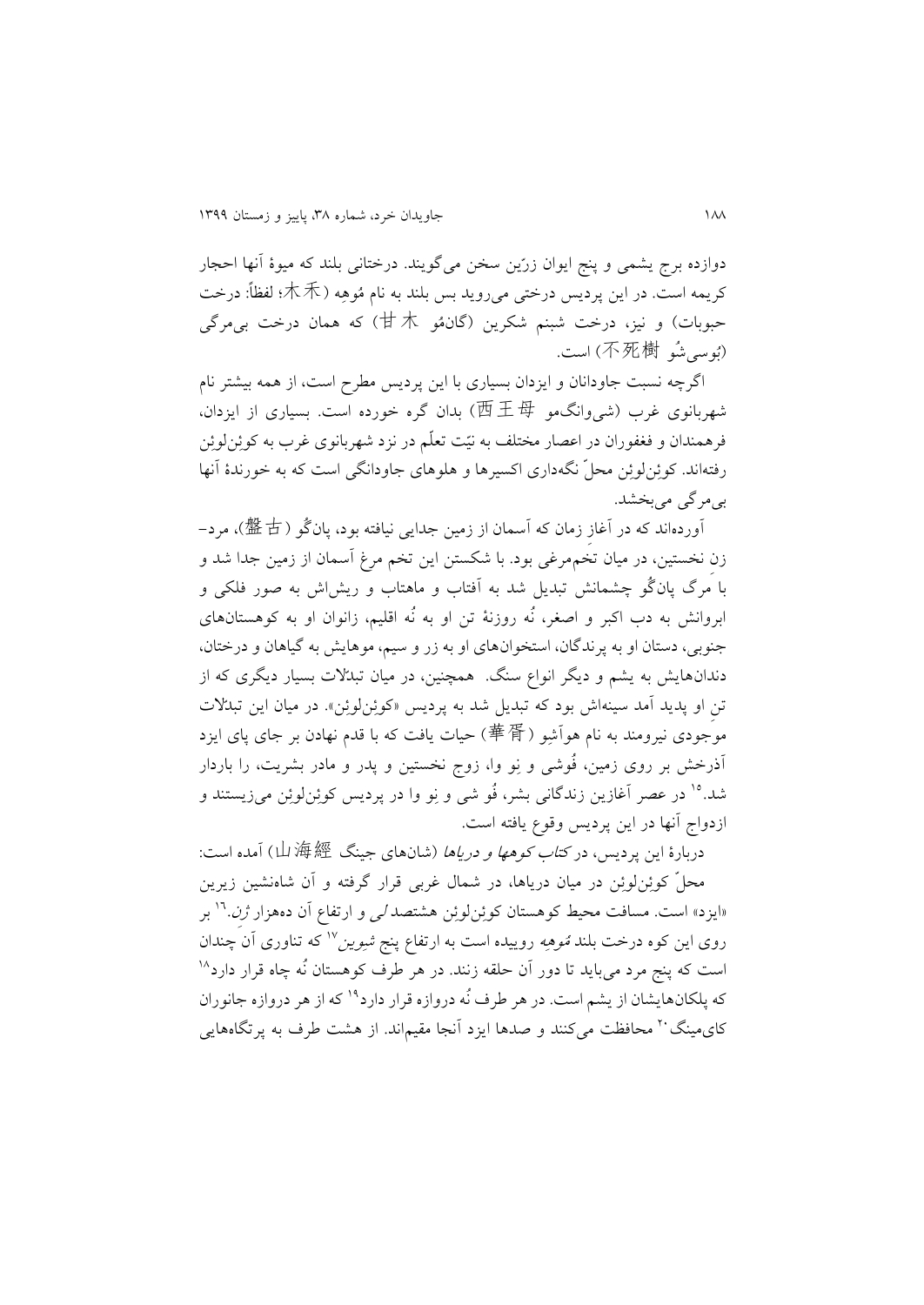می٫رسد که در زیر أنها أب سرخ میگذرد که جز ژِن،یی™ هرگز کسی نتوانسته است که از آن صعود کند [۸ فصل ۱۱].

يکی از نکات جالب توجّه در نامگذاری اين پرديس، توجّه به مرتبۀ هباءِ اولی است. آب در مقام منبع ازلی حیات، در هستیشناسی دائويی، همسنگ است با مفهوم مرتبۀ «غرقهگاهِ مستور» (هوئِندوئِن 混沌) يا «غرقهگاه محجوب» (هوئِنلوئِن 混淪) `` يا به تعبیر الئودْزی )بند 11( »کاملِ محجوب« )هوئِنچِنگ 混成 )که همه به مرتبۀ هباء اولی اشاره میکند، يعنی مرتبۀ «رتق» که در آن آسمان و زمين هنوز از يکديگر جدا نشدهاند و بذر همه عوالم وجود و حقیقت نخستین موجودات در اين مرتبه منطوی است. امّا، ذکر اين نکته خاصه از اين جهت اهميت دارد که نام پرديس مثالی کوئِنلوئِن (崑崙)، هم از نظر آوايی و هم از نظر شکل نوشتار شباهت بسیار دارد با هوئِنلوئِن که همان مرتبۀ «غرقهگاهِ محجوب» است. در کلمۀ هوئِن لوئِن، هم در هوئِن و هم در لوئِن، جزء نوشتاری که افادۀ معنی میکند، آب ( 氵 فشردۀ 水) است، حال آنکه در کوئِنلوئِن، هم در *کوئِن* و هم در لوئِن، آب حذف شده و به جای آن، در هر دو، کوه ( لــا) نشسته است. نکتۀ مهم ديگر آن است که نه لفظ کوئِن و نه لوئِن جز در نام اين پرديس هیچ کاربرد ديگری در زبان چینی ندارد و وضع آن تنها برای اشاره به اين کوهستان مثالی است.



بر اساس اين خويشاوندی، کوئِنلوئِن را ترجمه میتوان کرد به »کوهستان در هم پیچیدۀ محجوب«. اين نامگذاری اسرارآمیز مبیّن آن است که اين پرديس همان کارکردی را در عالم مثالی (که با رمز کوه نمودار شده است) برای مقدورات ظهور آن مرتبه دارد که مرتبۀ »غرقهگاه محجوب« نسبت به کلّ مقدورات ظهور دارد، و بر سبیل همین تناظر، اين حقیقت مثالی را در رشتهکوهِ کوئِنلوئِن در عالمِ ظاهر نمودار ديدهاند که از مراکز مهم سنّت دائويی تا به امروز است. جوهرِ خلقِ اين نمود زمینی و آن پرديس مثالی همان آبی است که کلّ مراتب عالم در غرقهگاهِ آن محجوب و مندمج است و اين آب در هر مرتبۀ ظهور نیز کلّ مقدورات آن مرتبه را محجوب میدارد.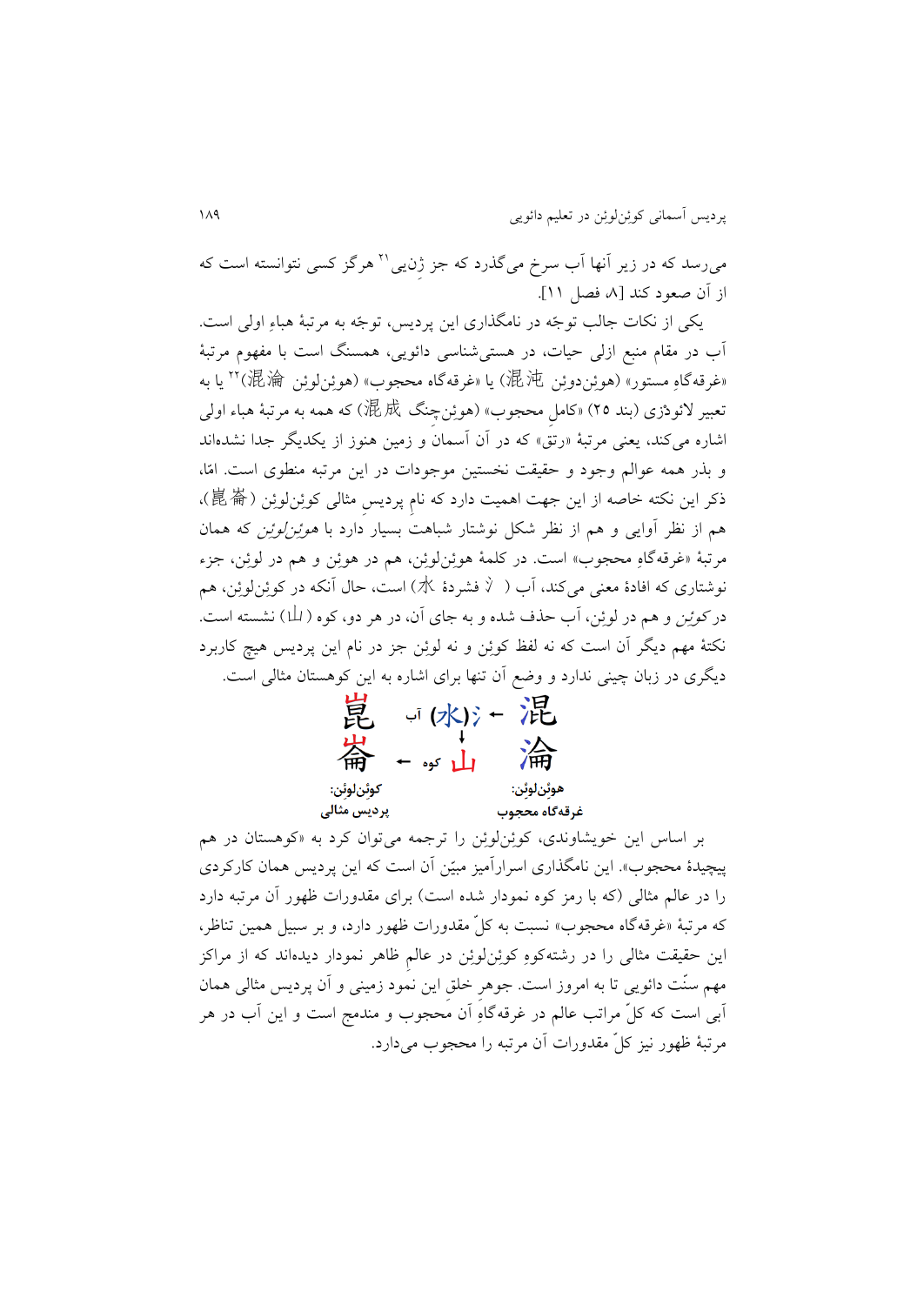فراوانی آبهای حیاتبخش اين پرديس رمزاً دالّ است بر همین کارکرد، يعنی در بر داشتن مقدورات ظهور کثیف. اشارات بسیاری به رودخانهها و برکههای کوئِنلوئِن شده است، همچون آبهای زرد يا آب کیمیا که سه دور گردِ کوههای کوئِنلوئِن میچرخد تا به دريا ريزد، آبهايی که سرچشمۀ آبهای زمینی است. همچنین، آبگیری در کوئِنلوئِن قرار دارد به نام »برکۀ فیروزه« در جوار باغستان هلوی جاودانگی که از مهمترين عناصر در پیوند با شهربانوی غرب است، چندانکه اين ايزد را گاه «مادر زرّين برکۀ فيروزه» (يائوچْی جینمُو 瑤池金母 )نامند. اين را نیز میبايد ذکر کرد که میوۀ درخت هلوی جاودانگی هر هزار سال يکبار برگ و شکوفه میدهد و سه هزار سال طول میکشد تا میوههای آن )پانتائو 蟠桃 )برسد و هر شش هزار سال يکبار جشن جاودانگی در حضور شهربانوی غرب برپا میشود تا اين هلوها را جاودانان يا آنانکه شايستگی جاودانه شدن را دارند، تناول کنند.

در حقیقت، پرديس کوئِنلوئِن جايگاه سکونت و حکمروايی شهربانوی غرب است. در اعصار مختلف فغفوران و فرهمندان بسیاری به اين پرديس رفتهاند و در نزد شهربانوی غرب تعلیم ديدهاند. از جملۀ فغفورانی که به ديدار شهربانوی غرب نائل میشود، يِوی کبیر )دايِو 大禹، 1111-1018 ق.م.( است که نمودار نوشتۀ برکه )洛書 )و تقسیم سرزمین چین به نُه واليت مطابق با سرمشق نوشتۀ برکه از دستاوردهای اوست.

فغفور زرد (هوانگدی 黃 帝، ۲۷۱۱-[غیبت]۲۵۹۸ ق.م)، فغفور شوئِن (舜، ۲۲۹٤-1114ق.م)، فغفور مُو دودمان جَو (周穆王، ؟–٩٢٢ ق.م)، فغفور وُو دودمان هان (١٥٧-87 ق.م.( و بسیاری ديگر به سبب مصاحبت با شهربانوی غرب فرهمندی )تیِنمینگ 天 命؛ فرّۀ آسمانی) یافتند. حتّی شْی هوانگ دودمان چین ( 秦始皇، ٢٥٩-٢١٠ ق.م) که فرهمند نبود، به سبب نائل شدن به ديدار شهربانوی غرب بزرگی يافت، ولی آن را نتوانست حفظ کند.<sup>۲۳</sup> همچنین، اشاره میباید کرد به خویشکاری شهربانوی غرب در هنگام وفات بشر. مطابق با نگرش سنّت دائويی، پس از مرگ، نَفْس يا شبحِ حیاتی )هوئِن 魂) پرهیزکاران از شبحِ مماتی (پو 魄) جدا میشود. شبحِ مماتی با جسد میماند و شبح حیاتی پس از ثبت و بررسی در نزد فرشتگان مرگ، به پرديس کوئِنلوئِن میرود و شهربانوی غرب به پیشواز او میآید.<sup>۲٤</sup>

یکی از نخستین اشارات به کوئِنلوئِن در دفتر *استادان شهرستان هوای نان* آمده است.<sup>۲۵</sup>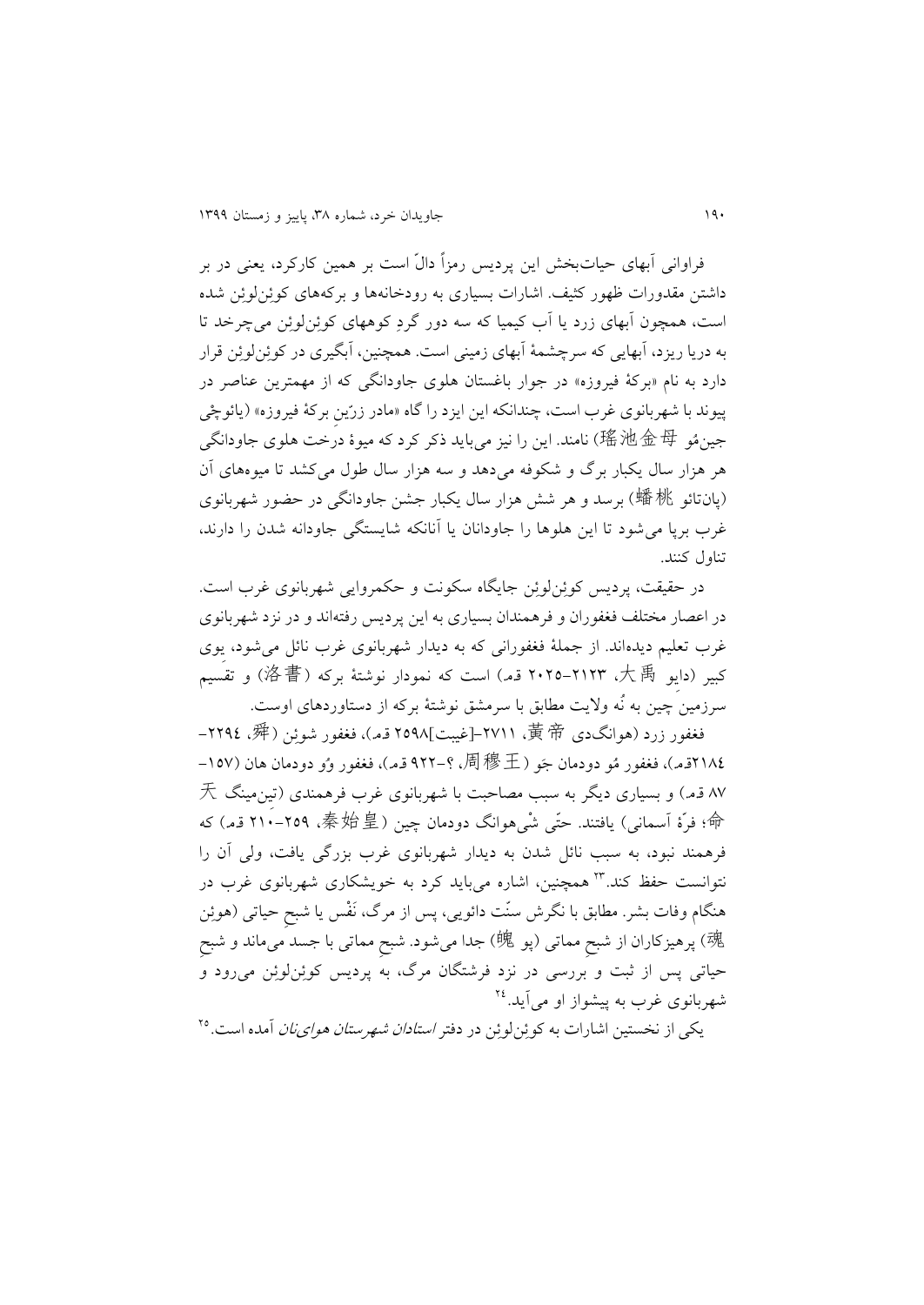در مرکز پرديس کوئِنلوئِن شهری هست محصور با ديواری نُهاليه با بلندی يازدههزار ل<sub>ی</sub> و یکصد و چهارده گام و دو چٔ<sub>ص</sub>™ و شش *تْسوئِن*™. بر روی این کوهستان درخت بلند *قوهِه* با سی و پنج *شوین*<sup>۲۸</sup> ارتفاع میرووید. در غرب آن، درخت مروارید، درخت يشم، درخت عقیق و درخت بیمرگی میرويد. در شرق آن، درخت گیالس ساخته شده از ماسه و درخت مرمر سبز می روید. درخت (سنگهای) ارغوانی در جنوب آن می روید و در شمال آن درخت فیروزه و یشم سپید میروید. دور تا دور آن را چهارصد و چهل<sup>۲۹</sup> دروازه احاطه کرده است و فاصلۀ میان هر دروازه تا دروازۀ ديگر چهار لی است ... از جملۀ باغهايی که در مرکز کوئِنلوئِن است که دروازۀ آسمان بدانها میرسد، کاخ ريخته، خانۀ گردنده، باغ معلّق در هوا، باد سرد و بیشۀ محصور را میبايد نام برد که آنها را باغهای فراخ نیز گویند. آبگیرهای باغهای فراخ از آبهای زرد<sup>۳۰</sup> تأمین میشود. آبهای زرد از سرچشمۀ خود سه دور )گرد کوئِنلوئِن( میگردد و آن را آب کیمیا نیز گويند که هرکس از آن نوشد هرگز نمیرد ]،07 فصل 1[.

در همین متن اشاره میشود به آنکه کوئِنلوئِن خود دارای سه مرتبه است، که اين سه متناظر است سه مرتبۀ روحانی، لطیف و کثیفِ ظهور در مقیاس کوچکتر در عالم مثالی. بنابراين، پرديس کوئِنلوئِن همچون پلکانی که زمین را به آسمان میرساند:

اگر کسی از باالی تپههای کوئِنلوئِن دوچندان باالتر رود، به کوهی میرسد که بر روی آن باغ باد سرد قرار دارد و بیمرگ میشود. اگر از آن هم دوچندان باالتر رود، به باغ معلّق رسد و لطافت ايزدگونه میيابد و بر باد و باران قاهر میشود. اگر از آن هم دوچندان باالتر رود، به آسمان اعلی میرسد و ايزد میگردد. آنجا را گويند منزل ايزد بزرگ ]همان[.

کتاب *جزاير دهگانه در ميان دريا* کوئِنلوئِن را نزديک به «جزيرۀ اسرار» (شِنگجَو 玄 洲) ترسیم میکند که «شهر سرّ بزرگ» (تایشِوئِن دُو 太玄都) در آن واقع است و تحت حکومت پیران جاودانه و ريشسپیدان راستین است و در میان آن کوهِ باد قرار دارد که هر صدايی را چون غرش آذرخش پژواک میکند و دروازۀ شمال غربی آن رو به آسمان دارد. امّا اين کتاب دربارۀ قرين اين جزيره، يعنی کوئِنلوئِن اشاراتی آورده است که آن را نه فقط به عنوان يکی از پرديسهای مثالی، بلکه همچنین به عنوان محور جهانی )اَکسیس موندی( و مرکز عالم، وصف میکند و از اين حیث کوئِنلوئِن طرف تطبیق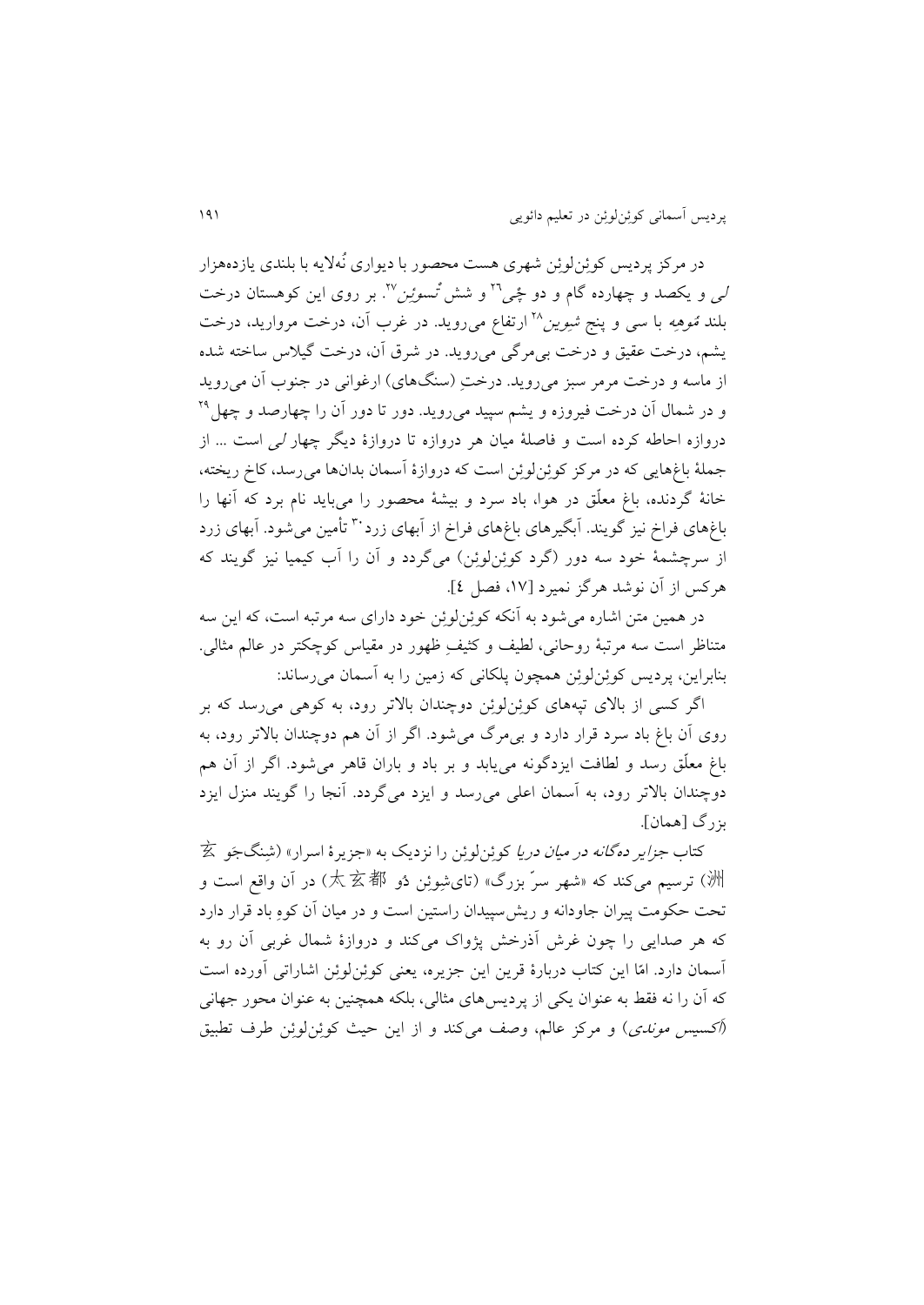جدّی برای کوه مِرو يا سومِرو در سنّت هندويی و بودايی يا البرزکوه در سنّت مزدايی است:

)کوئِنلوئِن( در باال به ستارههای مَراق و فَخْذْ )در دبّ اکبر( میرسد، جايی که مبدأ سريان نَفَس ازلی در پنج اصل جاويدان™ و ستارۀ اَلْیَت است. (از اَنجا) اَسمانهای نُهگانه را تدبیر میکند و يینها و يانگها را به آشتی میرساند. از موجودات و اشیاء غريبترينها و عجیبترينها آنجايند. مردمانِ آسمانی )اعم از ايزدان و جاودانان و فرهمندان) در کوئِنلوئِن بسی بسیارند، چندانکه احصاء نتوانند شد. کوئِنلوئِن محور چرخشِ آسمان و زمین و نگهدارۀ سررشتۀ امور دههزارگانه است. به واسطۀ اوست که کوههای مشهور در پنج جهت بنیاد افکنده و محافظ طرح زمیناند. کوئِنلوئِن را بعضی همچنین »ستون آسمان« گويند، چرا که شکل آن نیز استوانهمانند است ]06[.

**معانی تمثیلی پردیسهای آسمانی**

در سخن گفتن از پرديسهای آسمانی آنها را عموماً در میان دريا تصوير میکنند، حتّی در موردی چون کوئِنلوئِن که صورت زمینی آن در خشکی واقع شده است. اين آبها در حقیقت همان آبهای زیرین™ است یعنی مقدورات ظهور در مرتبۀ لطیف که در سنن بسیاری از آن سخن گفته میشود و اشارهای است به واقع شدن اين اقالیم و صور معلّق در دريای ملکوت<sup>۲۳</sup> و آنکه اين اقاليم مثالی متضمن جوهر خلق عالم جسمانی هستند و زايندۀ منجیان عالم توانند بود. رنه گنون مینويسد:

به طور کلّی و به عامترين معنی، «آبها» نمودار مقدورات است که به مثابۀ «کمال قابلی» يا مبدأ خمیری کلّی ملحوظ شود که در صرفالوجود در مقام «جوهر» (جنبۀ استعدادیِ وجود( تعیّن يافته است ]67p 25,].

در جای ديگر مینويسد:

بنا بر تمثيل كلّی آب، بحر محیطٌ <sup>۳ (</sup>«سَمودْرَه» در سنسکريت) نمودار همه مقدوراتی است که در مرتبهای خاصّ از وجود منطوی است ]294p 24,].

متون دائويی از سه حکومت )سانگُنگ 三宮 )سخن میگويند که بر سه قلمرو )سانجیِه 三界 )منطبق میشود: حکومت آسمان بر قلمروی آسمان، حکومت زمین بر قلمروی زمین و حکومت آب بر قلمروی آب. قلمروی آب که در اين طرح جای »انسان« سهگانۀ بزرگ (三才؛ آسمان، زمین، انسان) را گرفته، به نحوی میانجی آسمان و زمین و يادآور باران است که نمودار سیری است از آسمان به زمین و تبخیر آبها که نمودار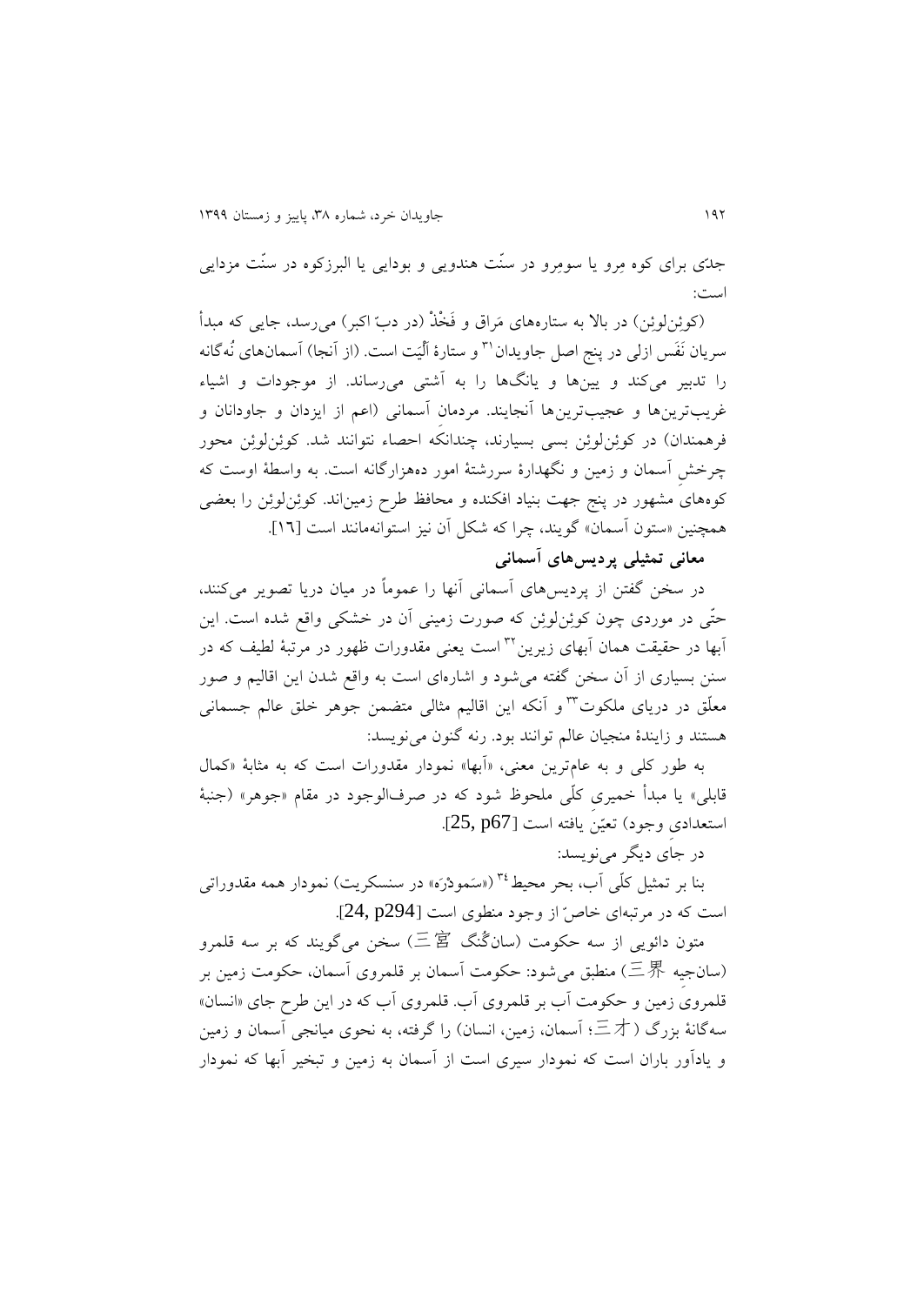سیری است از زمین به آسمان. آسمان نمايندۀ عالم مجرّد از مادّه است و زمین نمايندۀ عالم مادّی. آب در اين میانه بهوضوح نمايندۀ عالمی است با تجرّد نیمهتمام يا عالمی با صورت غیرمتکاثف. البته از نظر دور نداريم که موکَّالن اين عوالم فرشتگان مقرّب آسمانی، متعلّق به ظهور مجرّد از صورت، هستند و واليت آنها هرگز دالّ بر آمیختگی آنها با ظهور صوری نیست.°° این سه را گاه با سه عنصر از عناصر پنجگانه تطبیق می دهند: عنصر فلز برای حکومت آسمان،''' عنصر زمین برای حکومت زمین و عنصر آب برای حکومت آب.



ّ نمودار سه قلمروی آسمان و آب و زمین که دال بر سه مرتبۀ ظهور است مطابق با تعلیم دائويی

همچنین، همه اين پرديسها در کوهستان يا بر فراز کوه تصوير شدهاند. کوه يکی از مهمترين رموز متعلّق به »محور جهانی« است. تمثیل کوه در اين پرديسهای آسمانی دالّ است بر آنکه اين پرديسها »مرکز عالم« است، دست کم در معنايی نسبی. مراکزی روحانی که رابط زمین و آسمان است و بنابراين، حکومت آسمان بر زمین به واسطۀ اين مراکز إعمال میشود و تدبیر امور زمینی بر عهدۀ اين مراکز است.

کمی باالتر، پرديسهای آسمانی در دريای ملکوت را محیط بر عالم جسمانی تصوير کرديم. از حیثی ديگر، پرديسهای آسمانی، مرکز عالم به شمار میآيند و رموز »محوری« همچون کوه، آنها را تحقیقاً در مرکز عالم جای میدهد، چنانکه مرتبۀ ظهور کثیف، شأنی پیرامونی نسبت به آنها دارد. گفته شد که فُو شی و نِو وا که پدر و مادر بشريت محسوب میشوند، در اولالزمان در کوئِنلوئِن سکنی داشتند. بر اثر انحطاط معنوی، در سیری تنزّلی، بشر از آن مرکز رفته رفته دور شد و به پیرامون افتاد. با احیاء شأن حقیقی انسان،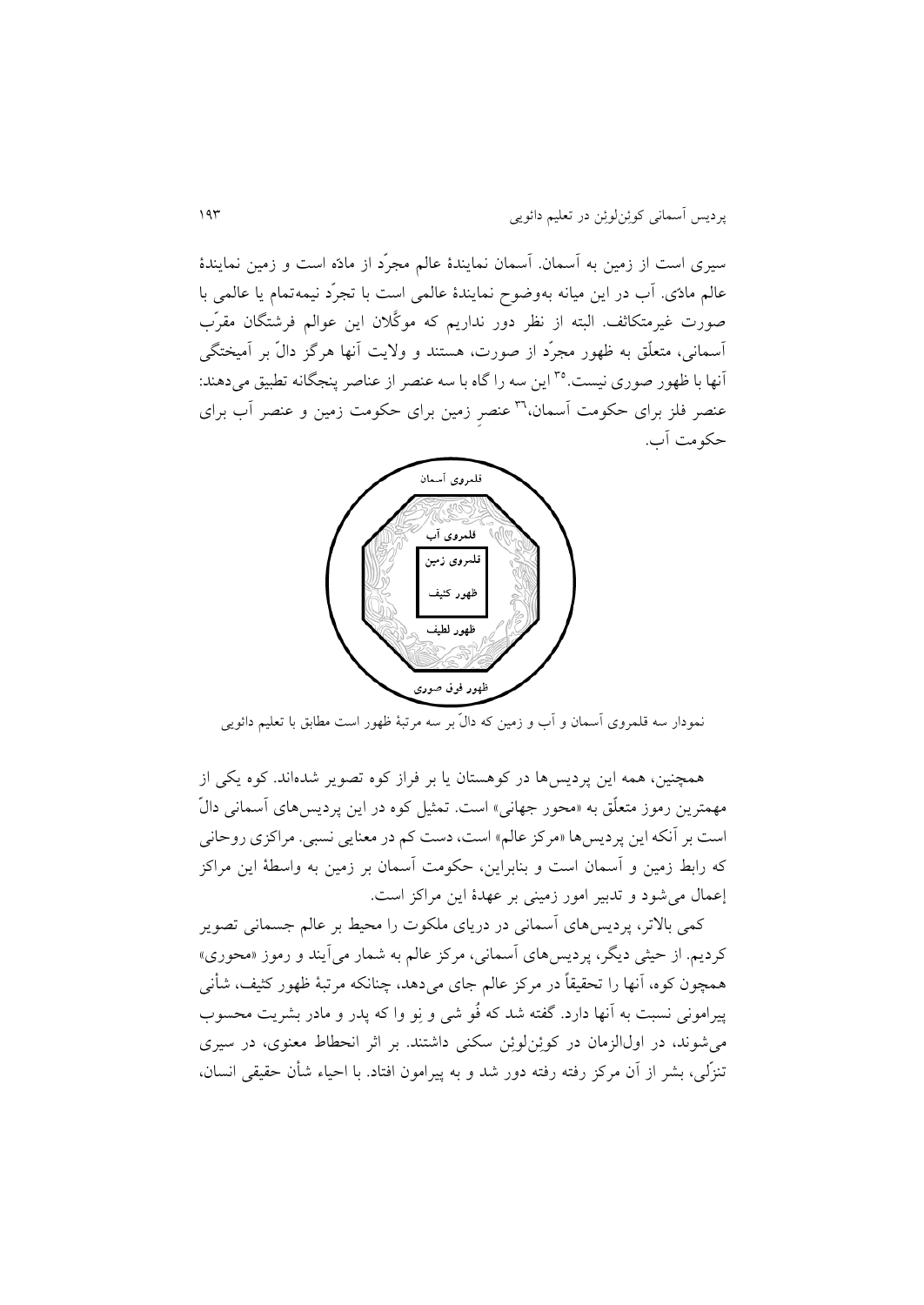به عنوان میانجی آسمان و زمین، زبدگانی ديگربار به آن مرکز رجوع میکنند و از آنجا واسطۀ إعمال تأثیرات آسمانی بر زمین میشوند.



87 نمودار پرديسهای آسمانی به مثابۀ مرکز عالم.

غار، تمثیلی ديگر وابسته به کوه است که آن نیز نموداری از مرکز است. گفته شد که یر دیس را دُنگتین (洞天) به معنی آسمان غارگونه گويند که اشاره است به محلّ آستانۀ ورود به آن. آسمان غارگونه روزنهای تاريک و پوشیده را نمودار میکند که به درون آسمان راه دارد. در متون آمده است: »مراد از غار، اتّحاد و اتّصال است. اتّصال به سرّ و دست يافتن به راز« ]،08 صحیفۀ 6[. ضمن آنکه از بعضی جهات رمز غار به مثابۀ »دل« نیز هرگز نبايد غافل بود. همچنانکه سالک دائويی به کوه میرود و در غار معتکف میشود، شخص او کوه است و او میبايد در »دل« در مقام غاری در کوه شخصیت خود، جمعیت يابد.

در قیاس با نمودار ساختن مرکز روحانی با »قلّۀ کوه« که ازلیتر است، برای بشرِ فروافتاده به سیر نزولی هبوط، گویی غار نموداری مناسب برای مرکز روحانی است.<sup>۲۸</sup> قلّۀ کوه بر همگان نمايان است و زمانی نمودار مرکز روحانی است که همه مردمان بدان دسترسی دارند، يعنی در اوّلالزمان. ولی، غار محصور و پوشیده است و زمانی که بشر به سبب انحطاط معنوی، دسترسی خود را به مرکز روحانی از کف داد، جز زبدگانی اندک، اين مرکز همچون غار تصوير میشود. شکلی هندسی که کوه را نمودار میسازد مثلثی است که رأس آن در باال و قاعدۀ آن در پايین است، حال آنکه مثلث وارونه نمودار غار ست که البته نمودار دل و جام نیز تواند بود.<sup>۳۹</sup>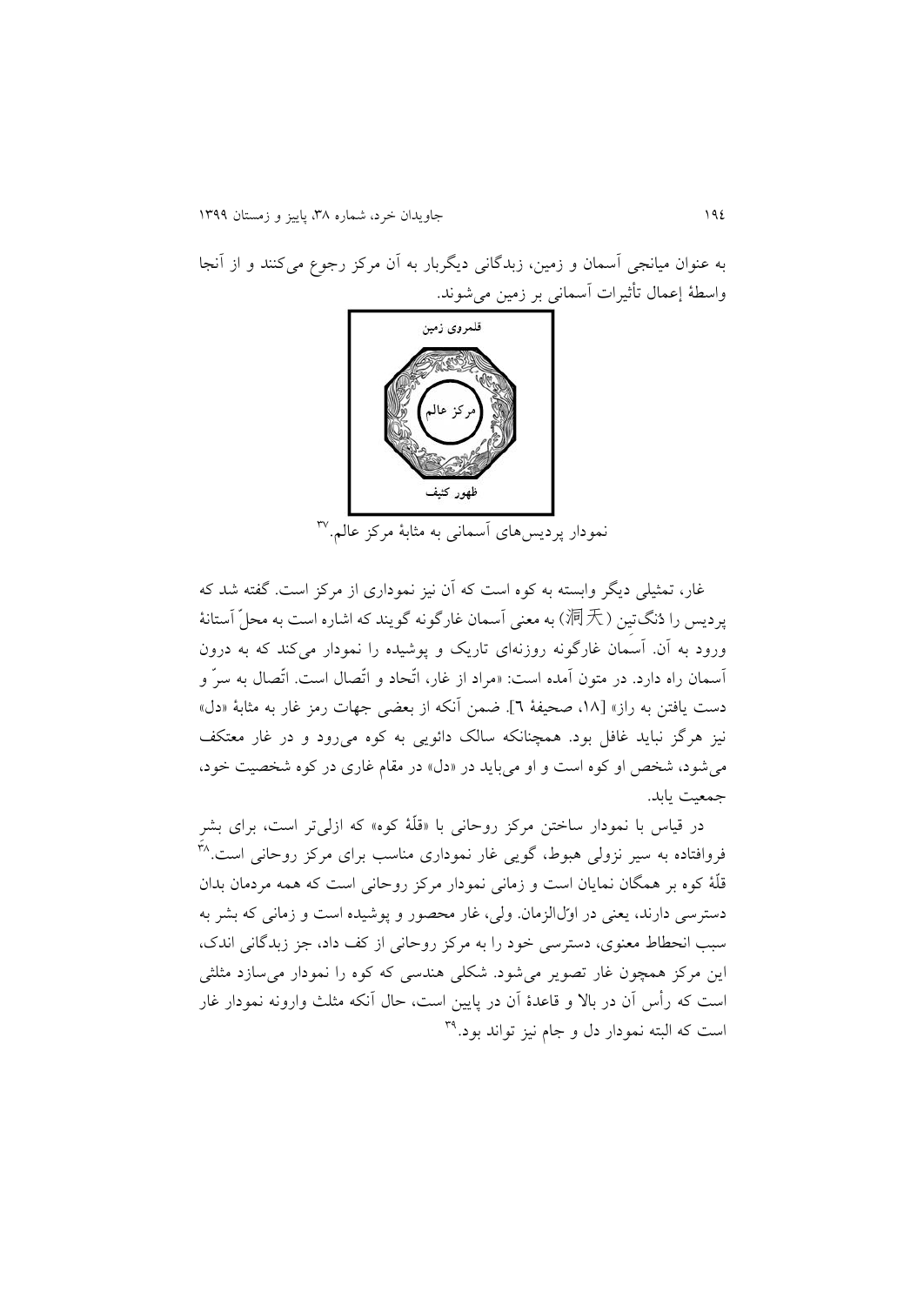

در هر مورد مثلث رو به باال وجهی فاعلی را میرساند و مثلث رو به پايین وجهی قابلی. در واقع، غار دروازۀ ورود به وجه قابلی ظهور صوری يعنی همان دريای ملکوت است و تمهید الزم برای سفر به اقالیم مثالی است. چنانکه گنون اشاره کرده است، اين تغییر از کوه به غار، البته نه بر مراکز معنوی يا عالم درونی، بلکه بر شروط عالم برونی 11 واقع میشود و مطابق است با محجوب شدن اين مراکز معنوی از ديد بشر.

سرزمینهای آسمانی در سنّت دائويی متعدّد است. تعداد آنها را با اعدادی که همه مضارب عدد نُه است، نشان میدهند، عددی که نمودار شکل هندسی دايره و نیز نمودار آسمان است (در مقابل، شش نمودار زمین است). مانند سی و شش پردیس کوچک آسمانی و هفتاد و دو زمین متبرّک يا سی و شش طبقۀ آسمان. نُه چاه، نُه دروازه، نُه اليه ديوار و مانند آن همه بر آسمانی بودن اين سرزمینها داللت میکند.

صورتهای زمینی در اين سرزمینهای مثالی در کمال خود ظاهر میشود. درختان بسی بلند است و نور آفتاب و ماهتاب، نه از صورت (يا تجسّم) آنها، بلکه از بنیاد جوهر لطیف آنها ساطع میشود. صور اجسام به گِردی و اشکال دايرهمانند مايل است و نه اشکال گوشهدار و اين نیز رمزی از دوری از جسمانیت و نزديک شدن به روحانیت است.

چنانکه ديديم عالم ملکوت که اين اقالیم مثالی در آن قرار دارد، همچون دريايی ترسیم شده است. همچنین، حکومت آب (شوئِیگُنگ 水宮) موکَّل است بر ظهور و تجلّی (در کنار حکومتهای آسمان و زمین که بهترتیب موکّل اند بر آفرینش و استکمال تکوينی). آنچه در اينجا میبايد افزود اين است که خويشکاری حکومت آب را «نجاتبخشی و گشودن گرهها» (解厄釋結) گفتهاند.<sup>3</sup> نظر به این خصیصه، موکَّل بودن آب بر ظهور و تجلّی را به معنی قابلیت تکوين منجیهای عالم يعنی جاودانان ساکن اقالیم مثالی میبايد دانست.

به طور کلی، مشهورترين پرديسهای چینی همه در ذيل دو طبقه میگنجند که سرآمد آنها پِنگالی است )به نمايندگی از فُوسانگ( در شرق و کوئِنلوئِن در غرب. ديديم که در پِنگالی، گروهی از جاودانان هشتگانه در اين سرزمین مثالی ساکناند که در هنگام ضرورت به عالم جسمانی پای میگذارند و دنیا را از بند شرور آزاد میکنند و صلح و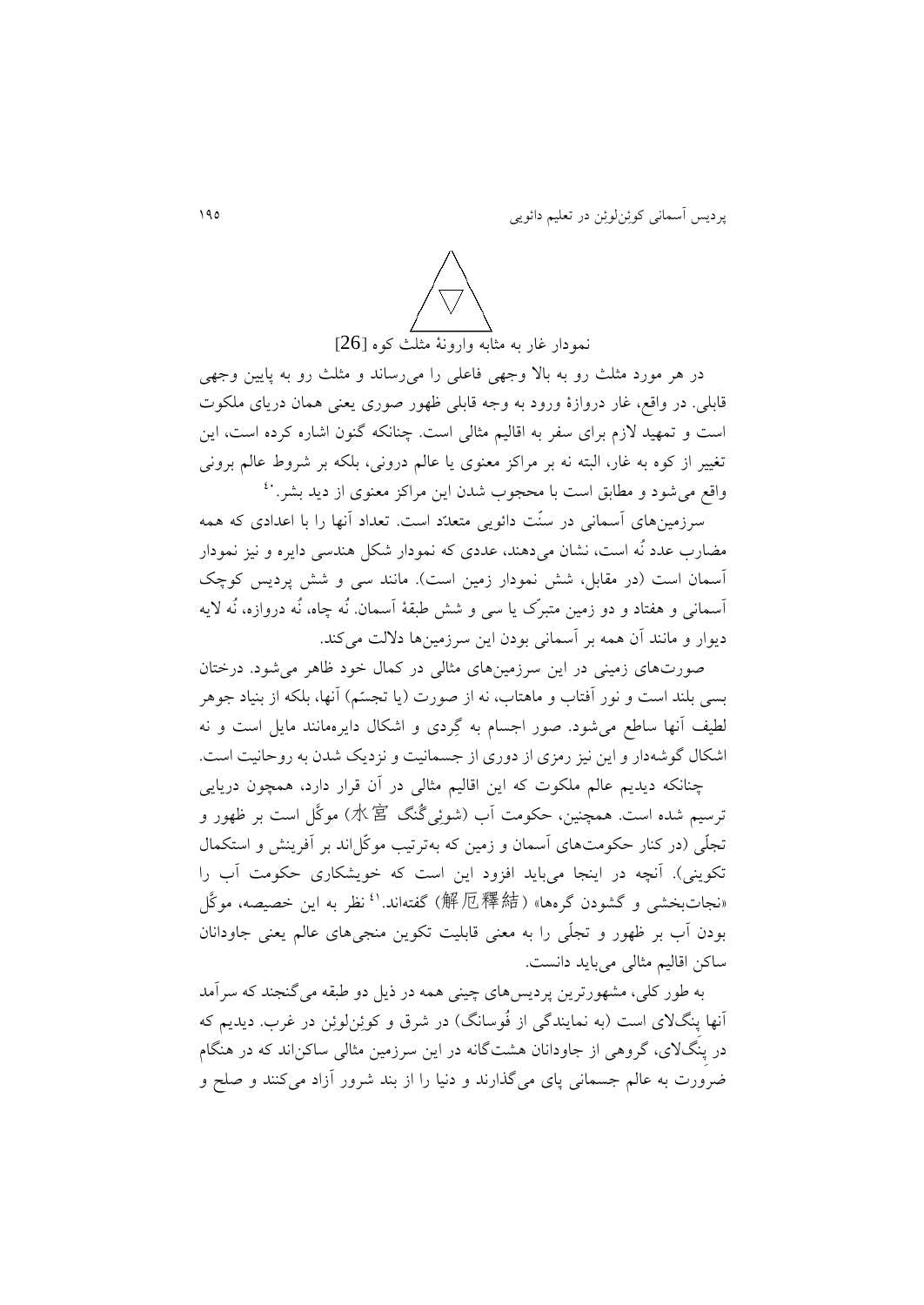صفا برای مردمان به ارمغان میآورند. امّا کوئِنلوئِن، سرچشمۀ آبها به شمار میرود. بنابراين، گويی با دو خويشکاری مختلف مواجهیم. يکی تخلیق و ظهور از جانب پرديس کوئِنلوئِن که با رمز آب نمودار میشود و ديگری نجاتبخشی برای شهريار شرق و جاودانان هشتگانه از جانب پرديس پِنگالی که با رمز نور و شروق آفتاب نمودار میشود.

پیش از پایان دادن به سخن لازم است نکتهای دربارۀ ذکر جهت «غرب» در وصف پرديس مهم کوئِنلوئِن گفته شود. بعضی بهشت سرزمین پاکِ اَمیتابَهه را بهدرستی بر کوئِنلوئِن تطبیق کردهاند. اين بهشت نیز در غرب عالم مثال قرار دارد. هانری کربن به جهت «غرب» در ذکر اين پرديس توجّه کرده و آن را به معنیِ «مغربِ شرقِ اکبر» دانسته است ]،10 ص171[. مطابق با فلسفۀ اشراقی سهروردی، شرقِ اکبرْ عالم جبروت يا ملکوت بزرگ است و شرقِ اوسط و شرق اصغر عالم ملکوت است، يکی ملکوت اعلی (جايگاه نفوس سماوي) و ديگري ملکوت اسفل (جايگاه نفوس بشري) و سرانجام غرب عبارت است از عالمِ مادّه. بايد توجّه داشت که اين انديشۀ لطیف مختصّ به نگرش ويژۀ سهروردی بر مبانی اشراق نوراالنور است که سرچشمههای آن را در ايران باستان و مهريشت باستانی میتوان سراغ گرفت.<sup>٤٢</sup> ولی به کار بستن اين نحوۀ خاصّ تفکّر در مطالعۀ سنن بودايی و دائويی چندان موجّه نیست. غربی بودن اين پرديسها نه در قیاس با عالم جبروت، بلکه در قیاس با ديگر پرديسهای مثالی در شرق عالم ملکوت است. همچنین، اگر به نگاه تمثیلی سنّت شرق دور توجّه کنیم گره کار بسی آسانتر گشوده میشود. در میان معانی رمزی متعدّد شرق، يکی حیات است و در مقابل غرب نمودار ممات است.<sup>۶۳</sup> سنّتهای بومی چین به سبب محور قرار دادن حیات، بیش از آنکه از مرگ سخن گويند، ترجيح ميدهند که از تمثيل «غرب» بهره جويند تا يادآور رجعت به حیات باشد. هم کوئِنلوئِن و هم سرزمین پاک اَمیتابَهه واجد نقشی مهم در زندگی پس از مرگ است، چرا که اينها بهشتهايی است که پرهیزکاران دائويی و بودائی پس از مرگ بدان رجعت<sup>٤٤</sup> میکنند، و در آنجا جاودانه میزيند.

در اين نوشتار کوشش شد که با نگاهی به متون سنّتی دائويی، نظری افکنیم بر خصائص پرديسهای آسمانی با توجّه ويژه به پرديس کوئِنلوئِن يا کوهستانِ درهمپیچیدۀ محجوب. فرشتهشناسی، شناخت پرديسهای آسمانی و جغرافیای مثالی بخشی الينفک از تعلیم دائويی است که متأسفانه از سوی پژوهشگران اين حوزه تا اندازهای بسیار مغفول مانده است. يکی از علّتهای آن پارهپاره ساختن سنّت دائويی به تقسیمبندیهای ذهنی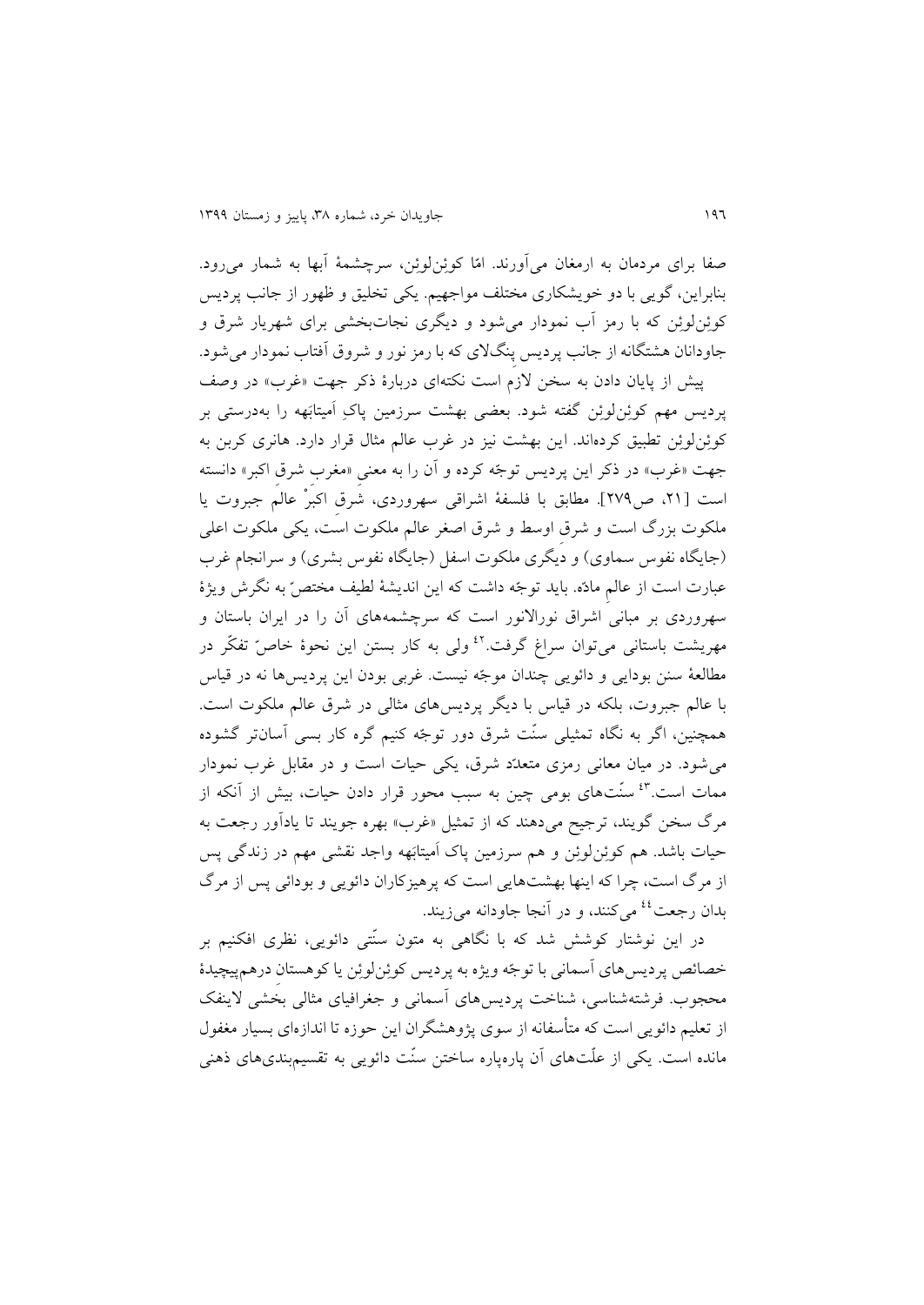است چون دائوئیسم فلسفی و دائوئیسم دينی و از آن فراتر دائويسم رازورزانه و دائوئیسم جادوانه که اگرچه اين نگرش در پژوهشهای نوين غربی ديگر چندان جايگاهی ندارد، در جامعۀ دانشگاهی کشور ما همچنان مانعی جدّی است بر سر راه مطالعات دائويی. زمانی به اختالف مشارب و اذواق و وجهِ اين اختالفات در تعلیم دائويی میتوان پرداخت که نخست هیئتی يکپارچه از تعلیم دائويی به خصوص آنچنانکه در طول سنّت چینی تا به امروز استمرار يافته، به دست آيد. شناخت پرديسهای آسمانی يکی از مهمترين عناصر سازندۀ اين هیئت يکپارچه است و هنگامی که توجّه کنیم به زمینههای تطبیقیِ بسیاری که در اشارات دو سنّت ايران باستان و چین به سرزمینهای مثالی وجود دارد، اين شناخت دو چندان برای ما مهمّ خواهد بود.

### **پینوش ها**

.0 کاربرد تعبیر غار )دُنگ 洞 )و رموز پیوسته بدان در اشاره به پرديس آسمانی البته مهم است و بهآسانی از کنار آن نمیتوان گذشت و بدان باز خواهیم آمد. همچنین، دُنگ عنوانی است که بر سه بخش مجموعۀ متون دائويی دادهاند: به ترتیب غار يا پرديس حقیقت )دُنگجِنبُو 洞真部)، پرديس اسرار )دُنگشِوئِنبُو 洞玄部 )و پرديس روح )دُنگشِنبُو 洞神部). .1 اين اصطالح خاصّه برگرفته از کتاب صورت راستین کوهسارهای پنجگانه )وُويِوئِه جِنشینگ 五 嶽真形[ )01 ]است. .8 عناوينی چون مثالی، برزخی يا ملکوتی ترجمۀ مفهومی از اصطالحاتی دائويی همچون »آسمانغارگونه در میان زمینهای آسمان بزرگ« )داتیِن جْی نِی دیجُنگ دُنگتیِن 大天之內地中 洞天 )يا فقط »زمین آسمانی« قلمداد تواند شد. .1 يشم تمثیلی است از پاکی نخستین، کمال فطری و شأن نیامیختگی هر چیز. .1 »جاودانان باستان در برابر جوهر لطیف آفتاب خود را میگداختند و به يانگ نیامیخته بازمیگشتند و عروج میکردند به آسمانِ صفای برين )تایچینگ 太清). از اينجاست که آفتاب را يانگ برين )تایيانگ 太陽 )نامند« ]1[. بعضی متون از خوردن جوهر آفتاب سخن میگويند که به واسطۀ آن به حیات جاودان دست توان يافت. .6 جِوچِو نامِ ديگر کوهستان مائو )مائوشان 茅山 )است واقع در واليت جیانگسُو در شرق میانۀ چین. .7 واحد مسافت لی )里 )تقريباً معادل نیمکیلومتر است. .8 به معنی يانگِ گلگونِ جايگاه زرّين.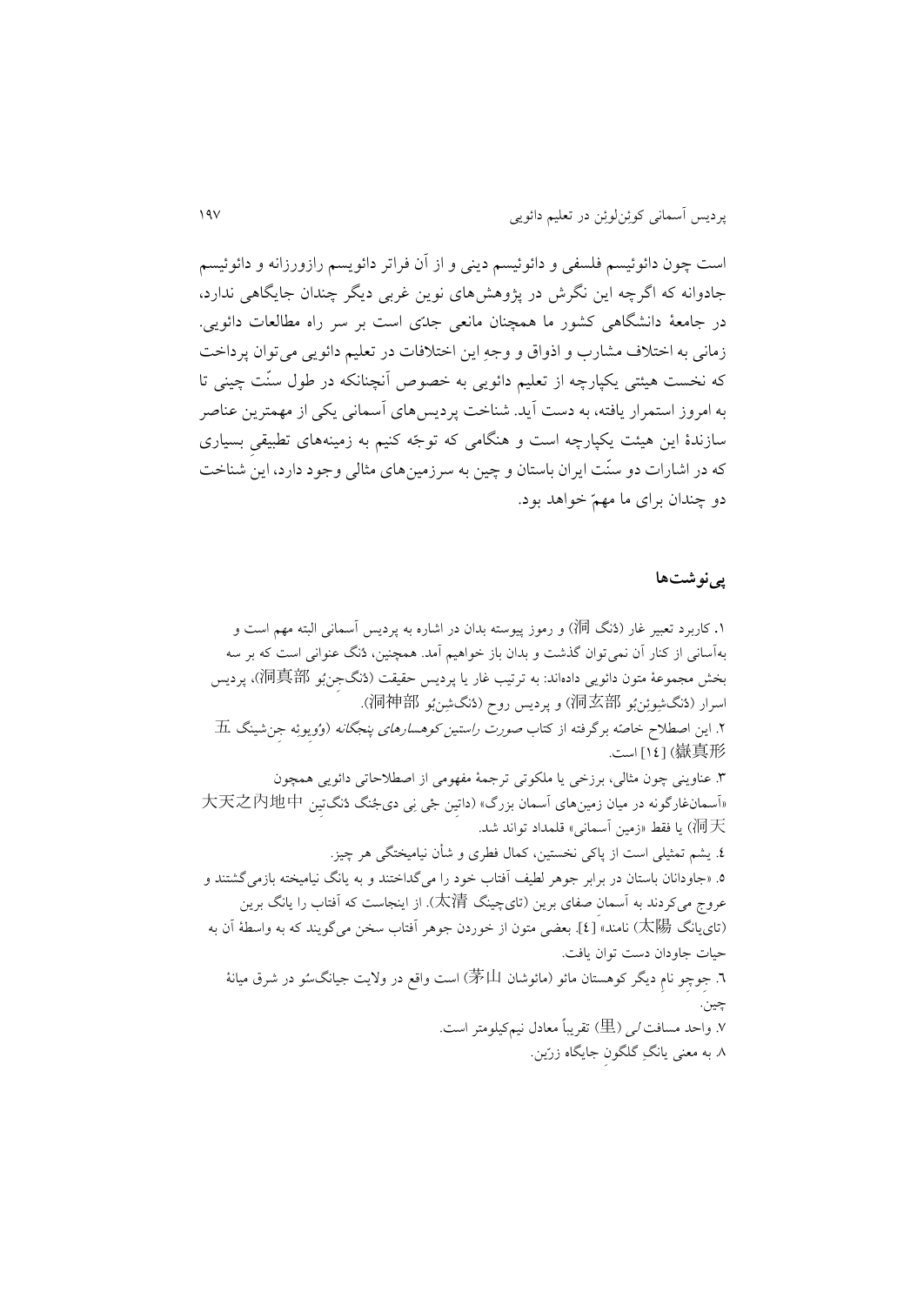.1 لفظ نور )مینگ 明 )که همچنین دالّ بر معرفت شهودی است )نک. دائودِه جینگ، بند 88(، متشکل است از دو جزء صوری به معنی 日 خورشید و 月 ماه و خود متذکّر نوراکمل يا ترکیب دو نور آفتابی و ماهتابی است که نمودارِ اتّحادِ علمِ راستین (جنجْی 真知) علمِ عقلانی (لینگجْی 靈知) مطابق با تعالیمِ کیمیای درون است. .01 دوّاريت اجسام به سبب دوری از عالم متعیّن مادّی و قرب به بیتعیّنی است. .00 ترجمۀ متون چینی همه از نويسنده است. .01 اگر دقیقتر گويیم برای غربیترين )شیجی 西極 )پرديس، يعنی کوئِنلوئِن، شرقیترين )دُنگجی 東極 )پرديس يعنی پرديسِ فُوسانگ )扶桑 )مکمّل به شمار میرود. همچنان که شهريارِ شرق (ساکن فُوسانگ) همسرِ شهربانوی غرب (ساکن کوئِنلوئِن) است. در حقیقت، سه آبخوست کوهستانی شرق (پِنگلای و يينگجَو و فانگجانگ) پِرديس فُوسانگ را به سه طريق متجلّی می سازد. .08 رشتهکوه قراقروم را که به معنی ريگ سیاه است، به زبان چینی کاال کوئِنلوئِن )喀喇崑崙 ) گويند به معنی کوئِنلوئِنِ سیاه. .01 بعضی متون دربارۀ جايگاه کوهستان کوئِنلوئِن آوردهاند که »از جانب سواحل شنیِ غرب، پس از آبهای سرخ و پیش از آبهای سیاه» قرار دارد [۸ فصل ۱۲]. .01 پانگُو )盤古 )در میان تخممرغ کیهانی معادل کیومرث گویمانند در قصص ايرانی است که با مرگ او، از ريختن نطفهاش بر زمین خوَنیرَه، اقلیم مرکزی، گیاهی رويید و از آن مشی و مشیانه )زوج نخستین( متولّد شدند و »از آنجايی که تنِ کیومرث از فلز بود، از تنِ او هفت گونه فلز پیدا آمد« ]،11 فصل ششم- . بند  $\Lambda$ ].

az ān čiyōn tan ī gayōmart az ayōxšūst kard estāṭ ez tan ī gayōmart hapt .ēwēnag ayōxsūst ō paydāgīh mad

.06 واحد اندازهگیری ژِن )仞 )معادل هفت يا هشت چْی )尺 )است و هر چْی يکسومِ متر است. جانگ يی (قرن سوم مـ) آورده است که «ارتفاع اين کوهستان هشتاد هزار *ژن* است» [۲] که از حیث تمثیلی با کاربرد فراوان عدد هشت که در اوصاف اين پرديس به کار رفته، سازگارتر است. .07 هر واحد شِوين )尋 )معادل هشت چْی است و هر چْی تقريباً معادل يکسوم متر است. .08 هشت چاه در هشت طرف و يکی در میانه. .01 مانند نُه چاه، نُه دروازه نیز شامل هشت دروازه در هشت طرف است و يکی در میانه. جانگ يی گويد که «در هر طرف پنج دروازه وجود دارد» (*شرح جانگ يبي بر هان شُو*) يعنی مجموعاً چهل دروازه. .11 جانوران کایمینگ )کایمینگ شَو 開明獸 )دارای تنِ ببر، نُه دُم و نُه سر انسانیاند. .10 در قصص چینی ژِنيی )仁羿 )يا هَويی )后羿 )که در شجاعت و چُستی زبانزد بوده است، عالم را از خطر سوختن به سبب برآمدن دَه خورشید نجات داد. نُه خورشید را با تیر کمان زد و يکی را برای بقای عالم باقی گذاشت. .11 بنا به اشارهای که در لغتنامۀ کهن شوُوِن جیِهدْزی آمده است، لوئِن )淪 )موج است که در خود فرو میرود، و در اين نويسه نيز *شوئِی (*水) به معنی آب در صورت فشردۀ آن ( Ý ) حضور دارد، افزون

بر جزء آوایی (倫) که به معنی غور کردن است.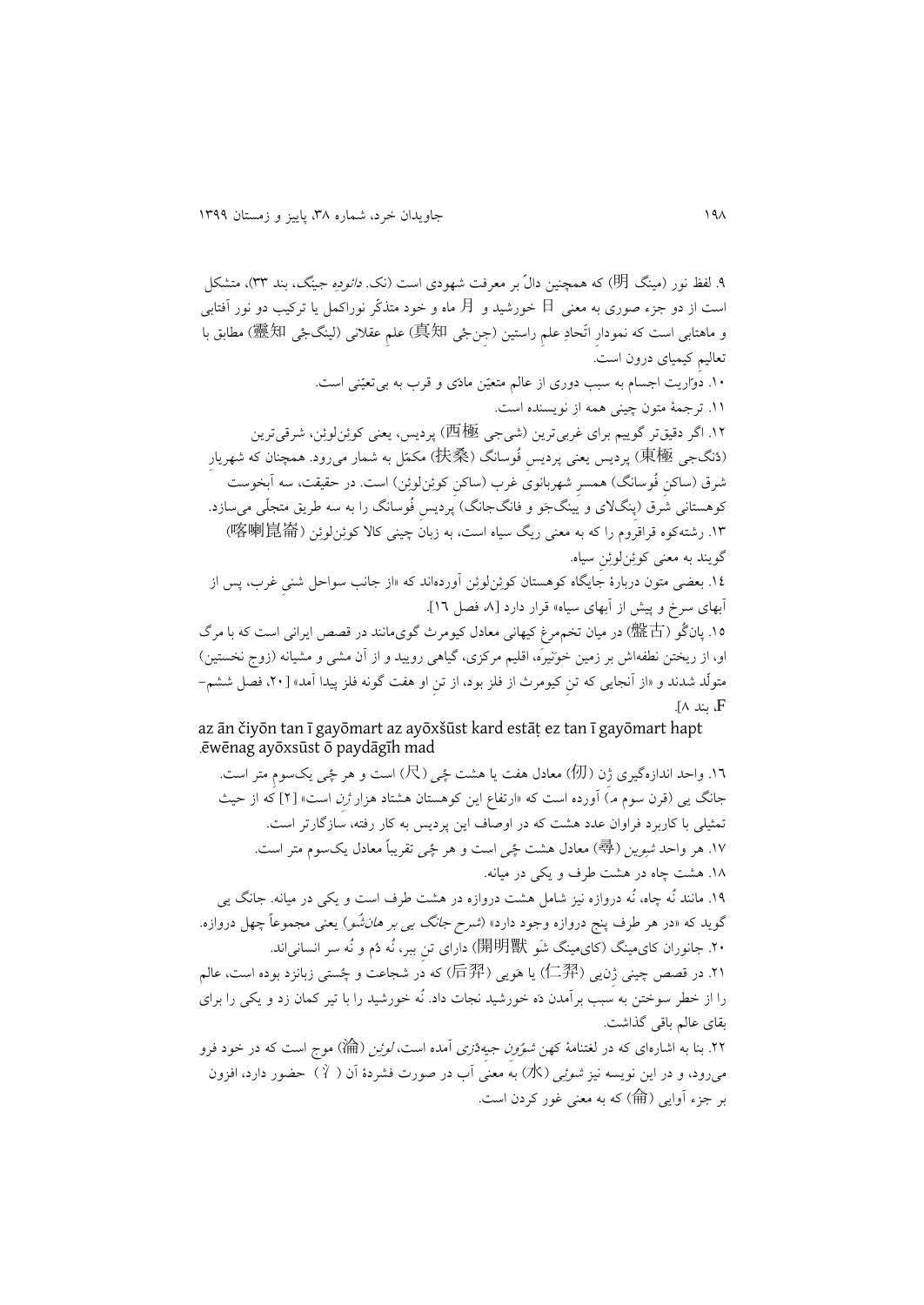متمايز میبايد ساخت.

.18 برای مطالعۀ جامع دربارۀ ديدارهای شهربانوی غرب با فغفوران چین نگاه کنید به کتاب .]22, pp202-12[ *Goddesses Who Rule* .11 برای مطالعهای مفصّل در باب نقش شهربانوی غرب در سرنوشت متوفّی در کنار ديگر فرشتگان مرگ، بنگريد به نوشتۀ میشل پیراتزولی تِستیونس ]27[. اين نوشته خاصّه از جهت مطالعۀ دقیق تصويرنگاریهای شهربانوی غرب اهمیّت تواند داشت. .11 اين دفتر نگاشتۀ هشت ريشسپید )باگُنگ 八公 )در دربار حاکم فرهمند شهرستان هواینان، لیوئان (劉安) در دودمان هان غربی یا هان پیشین (۲۰۲قهـ–۹م) است. .16 واحد اندازهگیری چْی )尺 )معادل يکسومِ متر است. .17 واحد اندازهگیری تْسوئِن )寸 )معادل يکدهمِ چْی است )يادداشت پیشین(. .<br>۲۸. هر واحد *شِوين (*尋) معادل هشت *چُی* است (چند يادداشت بالاتر). سی و پنج شِوين تقريباً معادل نود متر است.  $22 \cdot 1 = \lambda \times 00$ . 19

.81 آبهای زرد يادآور رودخانه زرد، بزرگترين و مشهورترين رودخانه سرزمین چین، است. .80 در اينجا پنج اصل جاويدان اشاره است به پنج ستاره )وُوشینگ 五星 )که با عناصر خسمۀ چینی يعنی آب و آتش و زمین و فلز و چوب مطابق است و نه پنج اصل جاويدان کنفوسیوسی. .81 در مقابل آبهای زيرين، آبهای زبَرين رمزی است از مقدورات ظهور در مرتبۀ مجرّد از صورت چه صور لطیف و چه صور کثیف. همچنین، آبهای زيرين و زبرين را از آبهای ازلی يعنی آبهای ظهورنیافته

.88 »مَلْکوث )معادل عبری ملکوت( ذخیرهگاهی است که آبهايی که از رودخانۀ باال میآيد، در آن میريزد، يعنی همۀ تجلّيات (رحمتها يا تأثيرات روحانی) که از آن بهفراوانی بيرون میريزد».

81 The Ocean[26, p61, cited from Vulliaud, *La Kabbale Juive*, vol. I, p509] .81 جايگاه فرمانروايان حکومتهای سهگانه در آسمانهای ثالثۀ صفوت است: حکومت آسمان متعلّق است به آسمان صفای يشمی، حکومت زمین متعلّق است به آسمان صفای برين، و حکومت آب متعلّق است به آسمان صفای بزرگ که تحت حکومت شهريار پير (وجه آسمانی لائودْزی) است. .86 در تعالیم ايران باستان نیز آسمان با فلز )و نیز سنگ( خويشاوند است. در فروردين يشت آمده است: »اهورَه مَزدا گفت: ... من آسمان را در باال نگاه میدارم ... چنین مینمايد که فلزی گداخته بر فراز سومین لایۀ زمین بدرخشد» (*مهریشت*، ۱:۲ [۱۹، جلد۱، صص۱۰۵-۲۰۲]). همچنین، در بندهشن آمده است: »به سبب آنکه سختی فلز از آسمان است، جوهر نخستین آسمان فلزی است« ]،11 8:01[. čē ayōxšūst awestwārīh az āsmān, āsmān bun-gōhar ... ayōxšūstēn. .87 از آنجايی که مرکز عالم جايگاهی در محور جهانی است که رأس آن در »غايت آسمان« )تیِنجی 天極) قرار دارد، آن را با شکل دايرۀ ترسيم کرديم. همچنين، بالاتر ديديم که پرديس کوئِنلوئِن را استوانهمانند گفتهاند و دايره در هندسۀ دوبعدی نمودارِ استوانهای است که بر خودش تصوير شده باشد. ۳۸. بنگريد به «کوه و غار» در *تمثيلات بنيادين: زبان جهانی علوم مقدّس،* [25, ch. 25].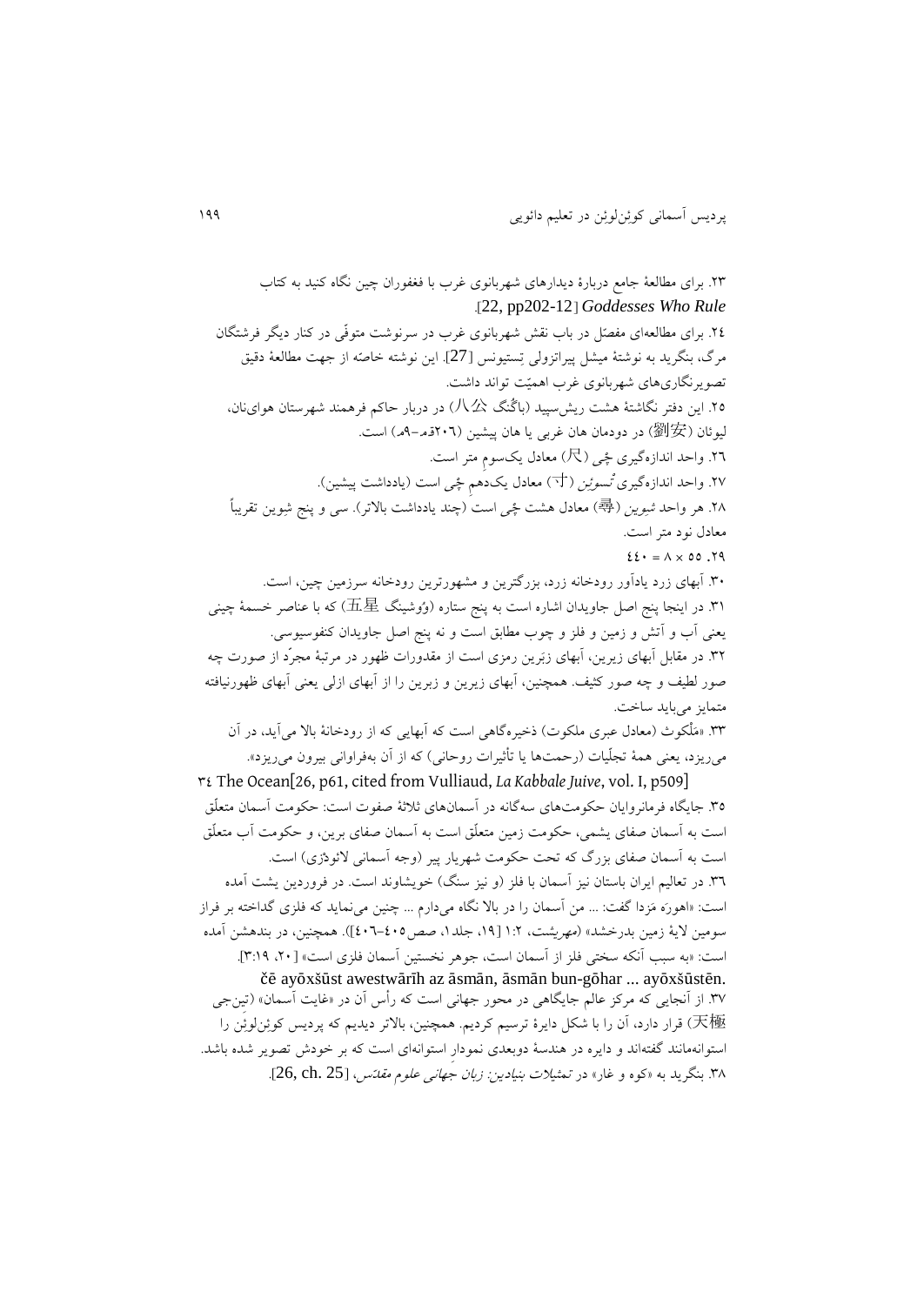.81 گنون دربارۀ اين تمثیالت را در آثار خود به تفصیل بحث کرده است، خاصّه بنگريد به تمثیالت بنیادين: زبان جهانی علوم مقدّس ]26[. .11 خويشاوندی عنوان پرديس کوئِنلوئِن را با مرتبۀ هباء اولی به يادآوريم که در تعلیم دائويی آن را هوئِنلوئِن گويند به معنی غرقهگاه محجوب. بر اساس اين خويشاوندی کوئِنلوئِن را ترجمه میتوان کرد به کوهستان درهم پیچیدۀ محجوب. .10 در کنار آن، آسمان »برکتبخش« )تْسیفُو 賜福 )وصف شده و زمین »بخشندۀ گناهان« )شِهدْزوئِی 赦罪). .11 رجوع شود به ترجمه و تفسیر منظومۀ مهر يشت، نوشتۀ دکتر بابک عالیخانی. .18 در سطحی عالیتر غرب رمزی از مقام فناست. سیر و سفر به سوی غرب که در بسیاری از قصص چینی مشهور است، در حقیقت اشاره است به مراحل سلوک به سوی مقام فنا. در اين قصص بازگشت به شرق البته رمزی از مقام بقاست. .11 فراموش نکنیم که فُو شی و نِو وا در اوّل زمان در اين پرديس میزيستند. بنابراين سیر بشر به مرکز پرديسی خود، در حقیقت رجعت محسوب میشود.

#### **منابع چینی**

- از آنجايی که در بیشتر موارد، نام مولف متون کهن چینی معلوم نیست، منابع چینی بر مبنای آوانويسی نام کتاب و مطابق با الفبای فارسی مرتب شده است.
- [ <sup>0</sup> ]تایشانگ دُنگشِوئِن لینگبائو تیِندی يِويندو دْزیژان میائوجینگ 太上洞玄靈寶天 地運度自然妙經(دفتر خودبهخودی رازَآمیز گردش آسمان و زمین متعلّق به بلندپایه گنجینۀ لطايف از غار اسرار)، مضبوط در *جنگتُنگ دائودْزانگ*، بخش دُنگشِوئِن 洞玄، فصل بنِ ون 本 文( متون بنیادين(.
- [ 1 ]جْانگيی جُو هانشُو 張揖注漢書( شرح جْانگيی بر هانشُو(، نوشتۀ جْانگ يی. Web Access (08/29/2019): chineseclassic.com/content/1504
- [ <sup>8</sup> ]جِنگتُنگ دائودْزانگ 正統道藏( مجموعۀ آثار دائويی عصر جِنگتُنگ(، تایبِی: نشر یے ون، ١٩٦٢.
- [2] *جین دان فُو* 金丹賦 (چکامۀ کیمیای زرّین) مضبوط در ج*نگتُنگ دائودْزانگ*، بخش دُنگجِن 洞真، فصل فانگفا 方法( آداب و اعمال(.
- [ <sup>1</sup> ]دائودِه جِنجینگ جُو 道德真經註( شرح دفتر حقانی دائو و دِه( نوشتۀ وانگ بی 王弼، مضبوط در جِنگتُنگ دائودْزانگ، بخش دُنگشِن 洞神، فصل يِوجِوئِه 玉訣( اسرار يشمی: تفاسیر ).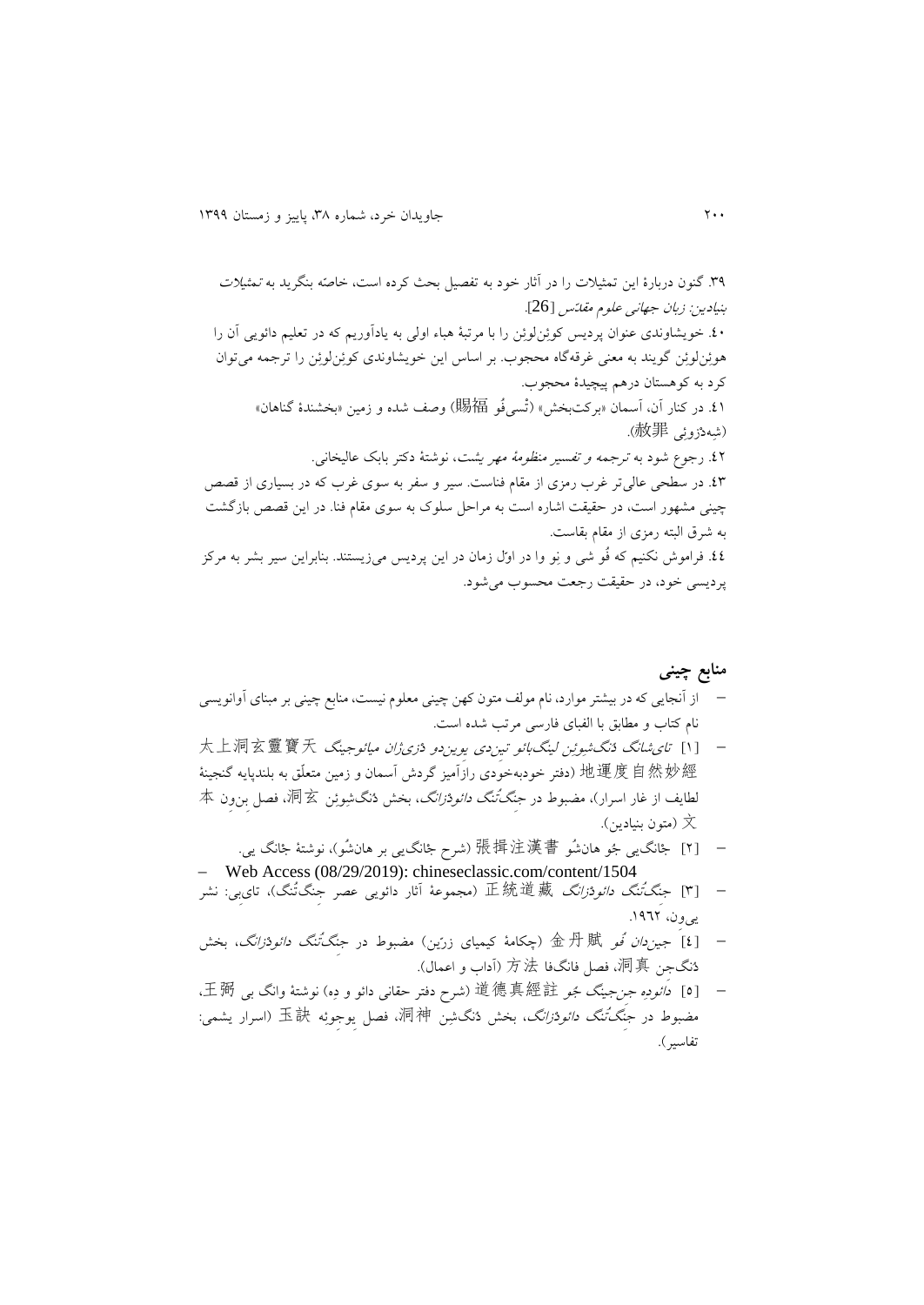- [ <sup>6</sup> ]دْزیيانگ جِنژِن نِیجوان 紫陽真人內傳( تذکرۀ حیات باطنی انسان راستین دْزی يانگ)، مضبوط در *جنگتُنگدائودْزانگ*، بخش دُنگجِن 洞真، فصل جيجوان 記傳( تاريخچه و تذکره(.
	- [ <sup>7</sup> ]سیکُو چِوئِنشُو 四庫全書( کتابخانۀ کامل در چهار بخش(.
- Web Access (09/09/2019): www.wdl.org/en/item/3020/
- [ 8 ]شانهای جینگ 山海經( کتاب کوهها و درياها(. Web Access (08/29/2019): ctext.org/shan-hai-jing
- [4] *شانهای جینگ جین شو 山*海經箋疏 (تعلیقه بر کتاب کوهها و دریاها)، نوشتۀ هائو يیهانگ 郝懿行.

Web Access (08/29/2019): ctext.org/wiki.pl?if=gb&res=247611

- [ <sup>01</sup> ]شِنشیِن جوان 神仙傳( تذکرۀ جاويدانان(، نوشتۀ گِه هُنگ 葛洪، مضبوط در سیکُو چِوئِنشُو 欽定四庫全書.
- [ <sup>00</sup> ]لی تایبای چِوئِنجی 李太白全集( مجموعۀ کامل اشعار لی تایبای(. Web Access (09/09/2019): ctext.org/wiki.pl?if=en&res=767202
- [ <sup>01</sup> ]لیِهدْزی 列子، مضبوط در جِنگتُنگ دائودْزانگ، به نام چُنگشِو جْیدِه جِنجینگ 沖虛至 德真經، بخش دُنگشِن 洞神، فصل بنِوِن 本文( متون بنیادین).
- [١٣]م*ائوشان جْی* 茅山誌 (گزارش کوهستان مائو) نوشتۀ لیو دابین 劉大彬، مضبوط در جِن*گتْنگ دائودْزانگ*، بخش دُنگجِن 洞真، فصل جیجوان 記傳 (تاريخچه و تذکره).
- [ <sup>01</sup> ]وُويِوئِه جِنشینگ 五嶽真形( صورت راستین کوهسارهای پنجگانه(، در کتاب لینگبائو وُولیانگ دُوژِن شانگجینگ دافا 靈寶無量度人上經大法( آيینهای بزرگ دفتر متعالی رستگاری بیحدّ بشر متعلّق به گنجینۀ لطایف)، صحیفۀ بیست و یکم، که خود مضبوط است در جِن*گ تُنگدائودْزانگ*، بخش دُنگجِن 洞真، فصل فانگفا 方法 (آداب و اعمال).
	- [ 01 ]هانَشُو 漢書( کتاب هان(.
- Web Access (08/29/2019): ctext.org/han-shu — [1٦] *های نی شْهِ جَو جی* 海内十洲記( گزارشی از ده آبخوست در میان دریا) مضبوط در جِن*گَ تُنگ دائودْزانگ*، بخش دُنگشِوئِن 洞玄، فصل جیجوان 記傳( تاريخچه و تذکره).
- [ <sup>07</sup> ]هوایناندْزی 淮南子( دفتر استادان شهرستان هواینان(، مضبوط در جِنگتُنگ دائودْزانگ، بخش تایچینگ 太清 به نام *هوایiان هُنگلیه جیه*ِ 淮南鴻烈解( مقالات بزرگ و تابناک استادان هواینان(.
- [ <sup>08</sup> ]يِوينجی چیچیِن 雲笈七簽( هفت برگه از چنتۀ ابری( مضبوط در جِنگتُنگدائودْزانگ، بخش تایشِوئِن 太玄. **منابع دیگر**
- [ 01 ]دوستخواه، جلیل )گزارش و پژوهش( )0881(. اوستا: کهنترين سرودها و متنهای ايرانی، تهران، انتشارات مرواريد.